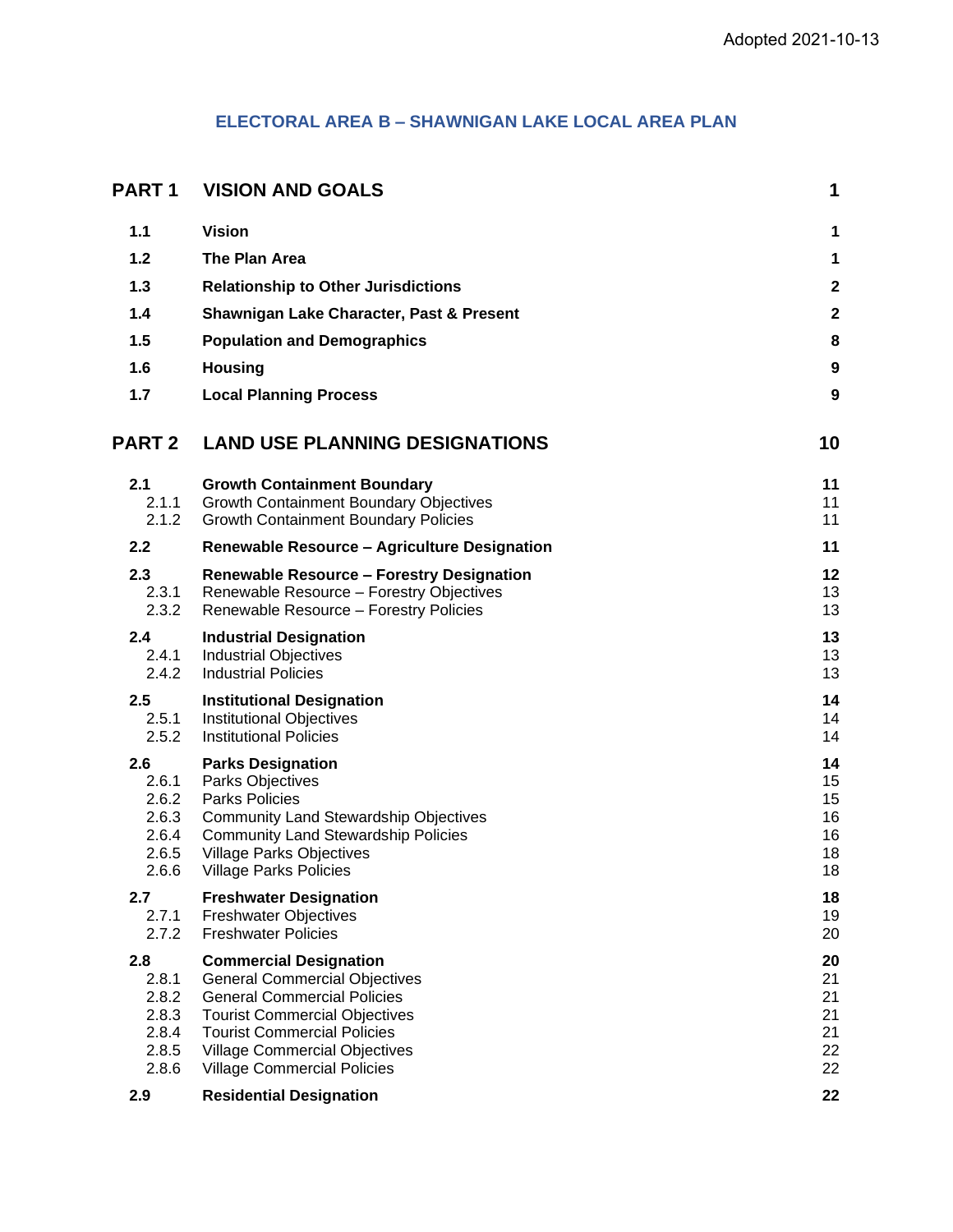|                       | <b>Future Development Objectives</b>                                                  | 23       |
|-----------------------|---------------------------------------------------------------------------------------|----------|
| 2.9.2                 | <b>Future Development Policies</b>                                                    | 23       |
| 2.9.3                 | Manufactured Home Park Objectives                                                     | 23       |
| 2.9.4                 | <b>Manufactured Home Park Policies</b>                                                | 23       |
| 2.9.5                 | Multi-Family Residential Objectives                                                   | 23       |
| 2.9.6                 | <b>Multi-Family Residential Policies</b>                                              | 23       |
| 2.9.7                 | <b>River Corridor Objectives</b>                                                      | 24       |
| 2.9.8                 | <b>River Corridor Policies</b>                                                        | 24       |
| 2.9.9                 | <b>Rural Community Residential Objectives</b>                                         | 24       |
|                       | 2.9.10 Rural Community Residential Policies                                           | 24       |
|                       | 2.9.11 Rural Residential Objectives                                                   | 24       |
|                       | 2.9.12 Rural Residential Policies                                                     | 24<br>25 |
|                       | 2.9.13 Village Suburban Residential Objectives                                        | 25       |
|                       | 2.9.14 Village Suburban Residential Policies<br>2.9.15 Village Residential Objectives | 25       |
|                       | 2.9.16 Village Residential Policies                                                   | 25       |
|                       |                                                                                       |          |
| 2.10                  | <b>Railway Transportation Designation</b>                                             | 26       |
|                       | 2.10.1 Railway Transportation Objectives                                              | 26       |
|                       | 2.10.2 Railway Transportation Policies                                                | 26       |
| 2.11                  | <b>Settlement Nodes</b>                                                               | 26       |
| 2.12                  | <b>Roads and Servicing</b>                                                            | 26       |
|                       | 2.12.1 Roads and Servicing Objectives                                                 | 26       |
|                       | 2.12.2 Roads and Servicing Policies                                                   | 29       |
| 2.13                  | <b>Temporary Use Designations</b>                                                     | 29       |
|                       | 2.13.1 Objectives                                                                     | 29       |
|                       |                                                                                       |          |
|                       | 2.13.2 Policies                                                                       | 29       |
|                       |                                                                                       |          |
| 2.14                  | Heritage                                                                              | 29       |
|                       | 2.14.1 Heritage Objectives                                                            | 29       |
|                       | 2.14.2 Heritage Policies                                                              | 29       |
| <b>PART3</b>          | <b>IMPLEMENTATION AND EVALUATION</b>                                                  | 30       |
| 3.1                   | Monitoring and Review of the Plan                                                     | 30       |
|                       |                                                                                       |          |
| 3.2                   | <b>Performance Measures</b>                                                           | 30       |
| <b>LIST OF TABLES</b> |                                                                                       | 33       |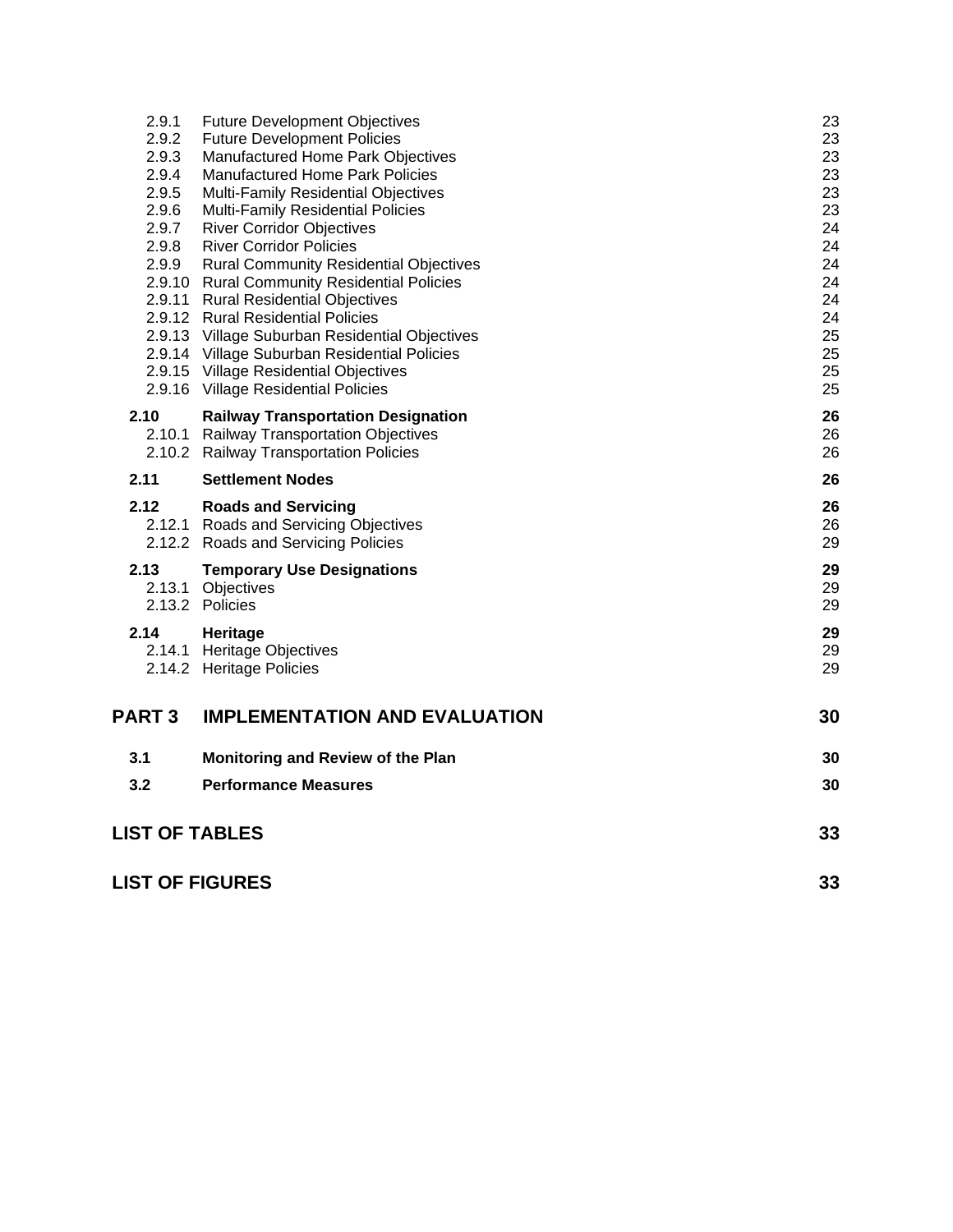## <span id="page-2-0"></span>**PART 1 VISION AND GOALS**

#### <span id="page-2-1"></span>**1.1 Vision**

The vision statement in the Cowichan Valley Regional District (CVRD) Official Community Plan for the Electoral Areas (OCP) describes the Cowichan Valley as the regional board imagines it in the year 2050:

*The Cowichan Valley in 2050 enjoys a vibrant, diverse and sustainable economy, natural environment and society in a resilient community that has adapted effectively to climatic, technological and other change.*

This regional vision represents a composite of the separate vision statements included in each of the nine local plans for the CVRD's electoral areas and villages.

The Shawnigan Lake local plan is one of three parts of the South Cowichan OCP and includes the following local vision statement:

*Shawnigan Village will be one of the most desirable places to live on Vancouver Island, through revitalization that focuses on public spaces with exquisite lake views and shoreline access, and watershed protection.*

## <span id="page-2-2"></span>**1.2 The Plan Area**

The local plan area includes all of electoral area B of the Cowichan Valley Regional District. This plan area includes the unincorporated community of Shawnigan Lake and encompasses approximately 29,657 hectares (ha) or 73,283 acres (ac) of land area and 686 ha (1,695 ac) of water area.

The South Cowichan OCP is essentially a four-document local plan that includes a main OCP document and three village local plans. The transition to a harmonized OCP recognizes the South Cowichan OCP with some overlap with the area A, B and C local plans. The local plan for area B includes the Shawnigan Lake Village local plan. It is recognized that in the forthcoming Modernized Official Community Plan for the Electoral Areas (MOCP), the local plan for area B may reconsider an area A, B and C master local plan.

Shawnigan Village is a small, unincorporated settlement located on the northeastern shore of Shawnigan Lake. It has a unique, rustic appeal and is mainly noted for its recreational opportunities associated with the lake and for its many studios and small shops. For people living nearby, it consists of the commercial core where services can be attained. For tourists and visitors, it is a quaint village where one can take music, art, theatre or dance lessons, enjoy the many recreational activities such as swimming, boating or hiking, or simply enjoy one of the most peaceful and picturesque places on southern Vancouver Island.

The growth containment boundary includes the village core, where most commercial and mixed commercial/residential uses are located, and the residential settlement areas on the northeast areas of Shawnigan Lake. It is in this area that most future development in electoral area B will occur. Future growth and development in this area will provide a revitalized core and a diverse array of housing to ensure the needs of the entire community are met, from young families to seniors who wish to remain in the community. At the same time, the rustic, rural character of the village will be preserved.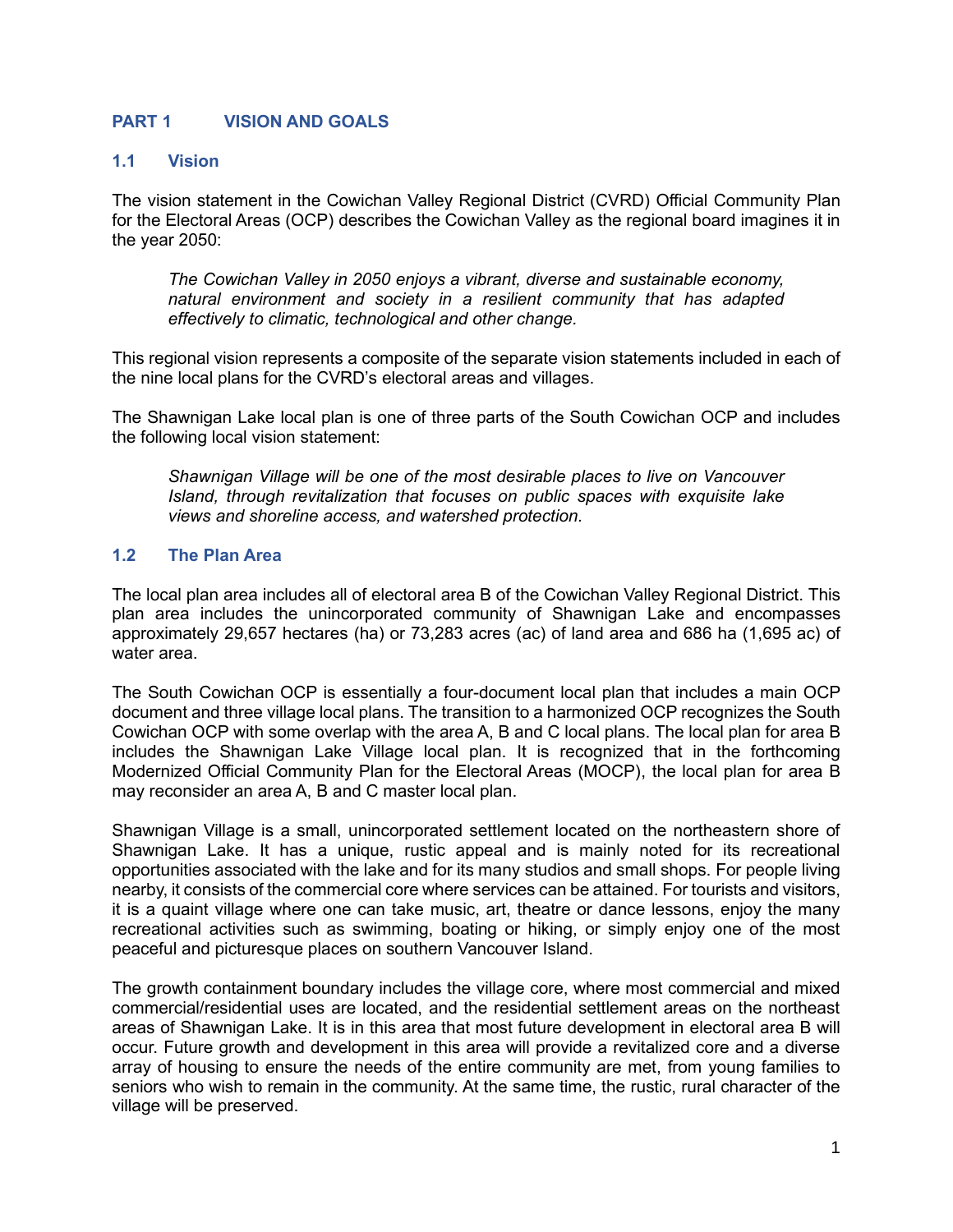## <span id="page-3-0"></span>**1.3 Relationship to Other Jurisdictions**

Electoral area B lies in the southern portion of the Cowichan Valley Regional District in the southern half of Vancouver Island.

In relation to other jurisdictions, the plan area is bound on the south by the Capital Regional District (CRD), on the east by electoral areas A and C, on the north by electoral area E, and on the west by electoral area F. There are no First Nations reserves within electoral area B.

The influence of the CRD in the growth, development and present character of the local plan area has been profound. The CRD is a major employment centre with comparatively expensive housing. Median prices of single-family residences in the CRD were well over half a million dollars at the time this plan was written. There is a considerably lower entry point to the single-family residential market in the CVRD, although this gap appears to be closing. Because of this, and the rural lifestyle and natural beauty offered by the South Cowichan, the plan area is seen by many people employed in the CRD as a viable location to live, with a commute to Victoria being part of the daily routine or to have weekend or summer residences. This phenomenon has kept growth rates in the South Cowichan at a consistently high level for decades, and as road improvements are continually made, the effect has been reinforced.

Similarly, the local plan adjoins the Malahat, Est-Patrolas or Hatch Point First Nations reserves. The valuable contribution First Nations communities make to the South Cowichan area is recognized, along with the need to consult with First Nations governments on land use matters and other matters of mutual interest.

## <span id="page-3-1"></span>**1.4 Shawnigan Lake Character, Past & Present**

#### *Shawnigan Village Yesterday*

The first people to use the Shawnigan Lake area were the Coast Salish Nations of Cowichan, Tsawout, Tsartlip, Pauquachin, Malahat and others, who generally visited the Shawnigan Lake area for camping, fishing and gathering. Lands within the village area are within the traditional territory of the First Nations bands that originally inhabited this area. The name Shawnigan is an adaptation of the Hul'qumi'num name Shaanii'us, describing the lake on which the village is situated.

A few European settlers arrived by the 1860s when a trail was built from Goldstream over the hills to Shawnigan Lake (roughly in the location of Sooke Lake Road), but it wasn't until after 1886, when the Esquimalt and Nanaimo (E&N) Railway was completed, that a cluster of homes was built. Those working to build coal baron Robert Dunsmuir's railway along the east side of Shawnigan Lake included many immigrants from China, India and Japan who had initially been drawn to the area by opportunities for work in logging and mining camps.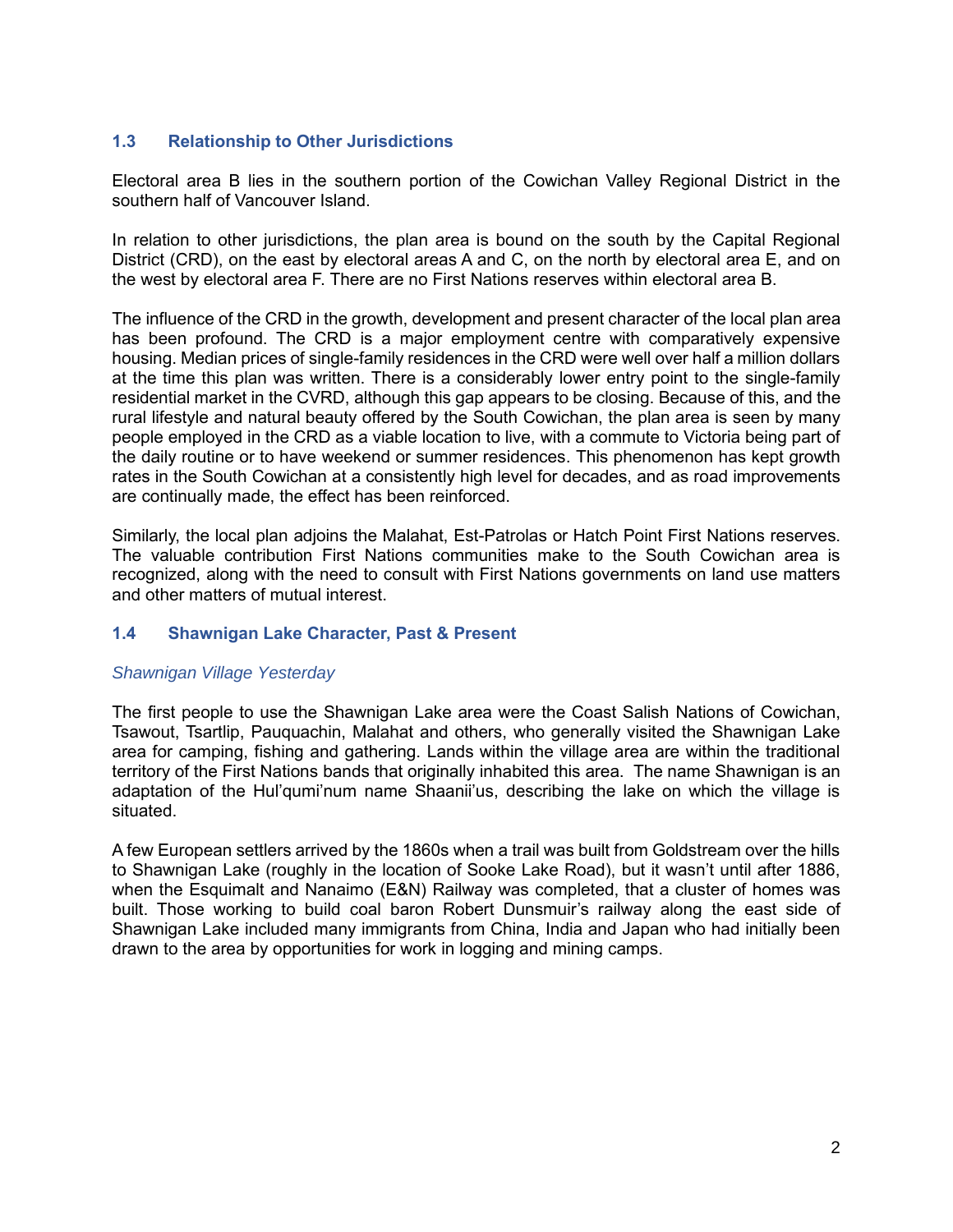

During the late 1880s Shawnigan Lake became known by Victoria residents as a fashionable weekend get-away spot, with the railway providing access. The first hotel at Shawnigan Lake (Morton House) was built in 1885, a year before the E&N Railway was completed. The first two excursion trains to Shawnigan Lake were run on Good Friday, 1887, with 200 passengers on both trains. Visitors far outnumbered residents, especially in summer and on weekends, when large numbers would arrive by train to enjoy the many festivities that marked the small settlement. Visitors camped or stayed in the hotels that were established for that purpose.

Within a year of Prime Minister Sir John A. Macdonald driving the last railway spike at Cliffside, just south of Shawnigan Village, there were often 300 to 400 people arriving by rail to stay every weekend. By 1900, there were two big hotels (Shawnigan Lake Hotel and Strathcona Hotel) that hosted regattas, dances, concerts, company picnics, steamboat rides and fishing and hunting parties. Through most of the next century, Shawnigan Lake served as a cottage community, a place where one could get away from the hustle of Victoria and enjoy the serenity of a waterfront setting. Surprisingly, by 1912, much of the waterfront was already sold or spoken for. Hunting and fishing were a main activity at the time and there was an abundance of wildlife—deer, cougar, elk and birds, which persisted until well into the 1900s.

In addition to the railway, the forest industry helped to establish the Shawnigan Lake community, providing employment for those who lived there and lumber to build nearby homes. The first sawmill was in production by the fall of 1890, complete with a boarding house, general store, bunkhouse, cookhouse, laundry and a cluster of small dwellings surrounding them. Located at what is now Old Mill Park, the Shawnigan Lake Lumber Company leased the timber rights and harvested the lands all around the lake, from the shoreline to one mile back from the shoreline. The Shawnigan Lake mill (which burned down three times and was rebuilt twice) operated from 1890 to 1945. At its peak, it employed 250 people. Initially, nearby logs were hauled to the mill by oxen. Later, horses and steam donkeys were used to haul the logs into the lake, where a steam tug would haul them across the lake to the mill. A log dump was established at the (now) West Provincial Park.

Some of these early pioneers and lumbermen established themselves full time in the Shawnigan community, generally building their home sites on the east side from the base of Old Baldy Mountain to just north of where the village is now located. While the land was subdivided all the way around the lake, most of the services, stores, hotels and dwellings were situated in the village area, adjacent to the rail stops. Many prominent people, who were attracted by the peaceful serenity of the community as well as its location near Victoria, bought tracts of land on or near the lake—several judges, Victoria businessmen, teachers and famous artists established themselves in the community. Many large properties on the lake have been passed down through several generations for over a hundred years and are still owned by the same families. In 1903, Shawnigan-Mill Bay Road was built, allowing even greater opportunities for travel to and from the community.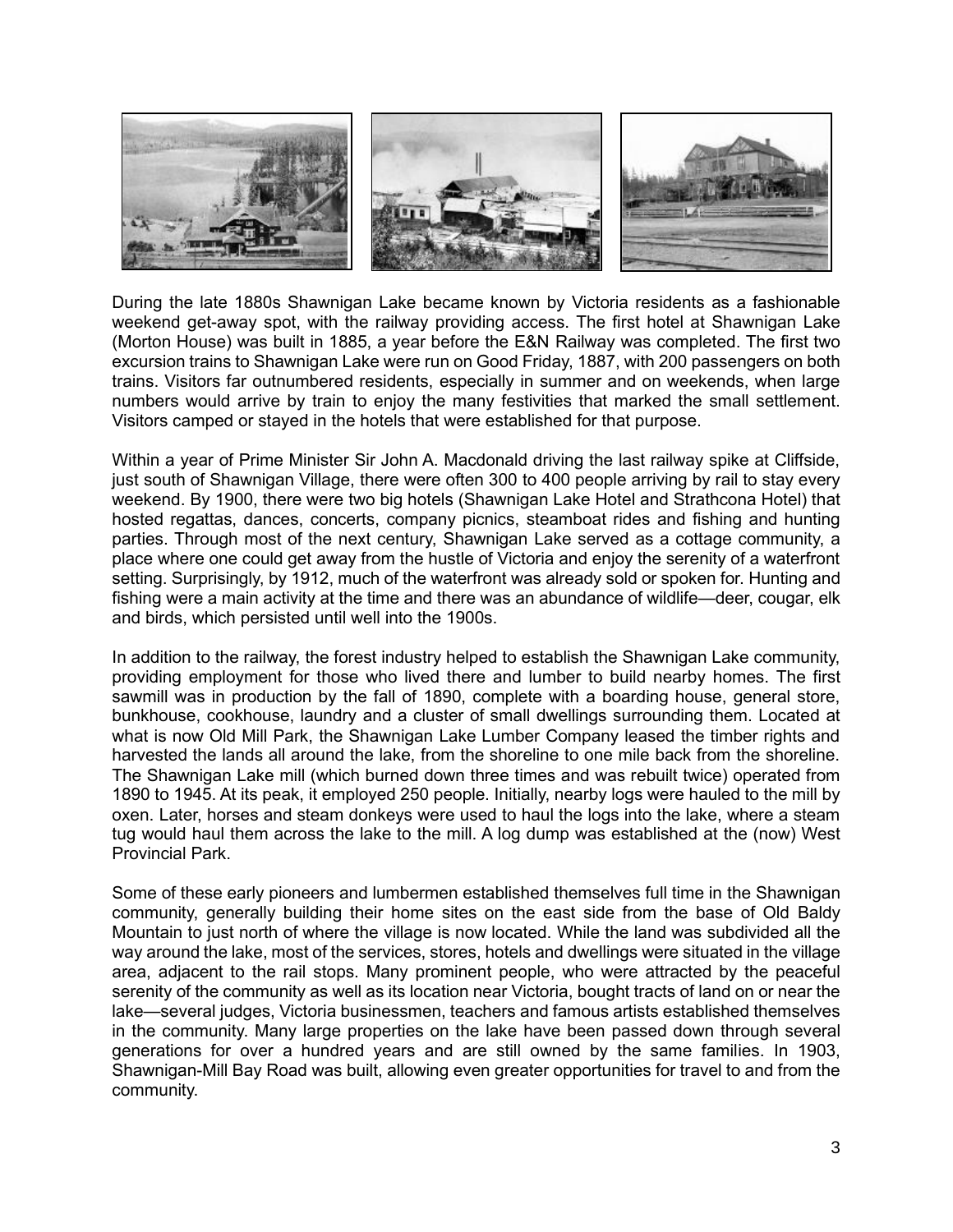The first public school (named Malahat School) opened in 1893. Shawnigan Lake Boys' School opened in 1916 in a house that had previously held a small girls' school. Shawnigan Lake School quickly achieved, and has maintained, educational standards rated at the top for international excellence. In 1927, Strathcona Lodge, a girls' boarding school, opened in one of the old hotels and was successful for over 50 years.

Shawnigan Lake was a busy community. Weekly dances, annual flower shows and numerous fundraisers kept residents active. The owner of the Shawnigan Garage built a community water system in 1927 to service the garage, a dwelling and two stores. Agricultural lands were being harvested and the forestry industry was booming.

Until the village fire of 1930, the commercial core was on the village lakefront. After the fire, the village re-established itself at its present location, relocating a variety of shops and services—a library, post office, at least two general stores, including Aitken and Fraser, laundry, coffee shop, butcher and bakery. The only building that was rebuilt on the waterfront was the Shawnigan Lake Athletic Association Hall, which later became the Shawnigan Lake Community Hall.

Meanwhile, in the 1920s and 1930s, the E&N railway was running four passenger trains per day two north and two south—along with numerous freight trains through all hours of the day and night. Shawnigan Village was thriving. The entire Shawnigan Lake community experienced a boom in the mid to late 1930s. The Shawnigan Beach Hotel (formerly the Forest Inn) was renovated and expanded, the Shawnigan Garage was expanded, and several new stores were established. By 1940, there was a fire brigade due to the air raid precautions from World War II, a barber shop, an art studio, a photographer studio and a Legion branch. The community expanded the water system to serve a few more central buildings, and electricity was expanded.

Since the mill's demise in 1945, several small mills have operated in the area, but most of the timber rights in the area were allocated to large companies that transported the logs by road to mills outside of the Shawnigan Lake area. Still, many Shawnigan Lake residents continued to work in the mills and in outlying timber licence areas. The forest industry continued to be a major economic driver.

Shawnigan Village was a prosperous and busy community until the mid-1940s when the automobile began to overtake rail transit as the preferred transportation mode. The Island Highway bypassed the Shawnigan Lake community, and trains that had previously attracted so many became fewer and fewer. The station agent at Shawnigan Lake was removed in 1958 and the number of trains per day gradually decreased.

While its location off the main route may have helped to cause the decline of the Shawnigan Village as a regional centre, it also allowed the community to remain quaint and unique, and Shawnigan Lake residents continued to make community improvements. The water service that had previously serviced the Shawnigan Garage and two other buildings was expanded to serve about 60 buildings in 1966. The Shawnigan Lake Fire Improvement District was formed in 1950 to ensure fire protection for the area.

The 1970s saw a large influx of residents to the Shawnigan Lake area. That trend continues today. Major events such as triathlons, marathons and regattas and attractions such as the historic Kinsol Trestle continue to attract people to this beautiful community.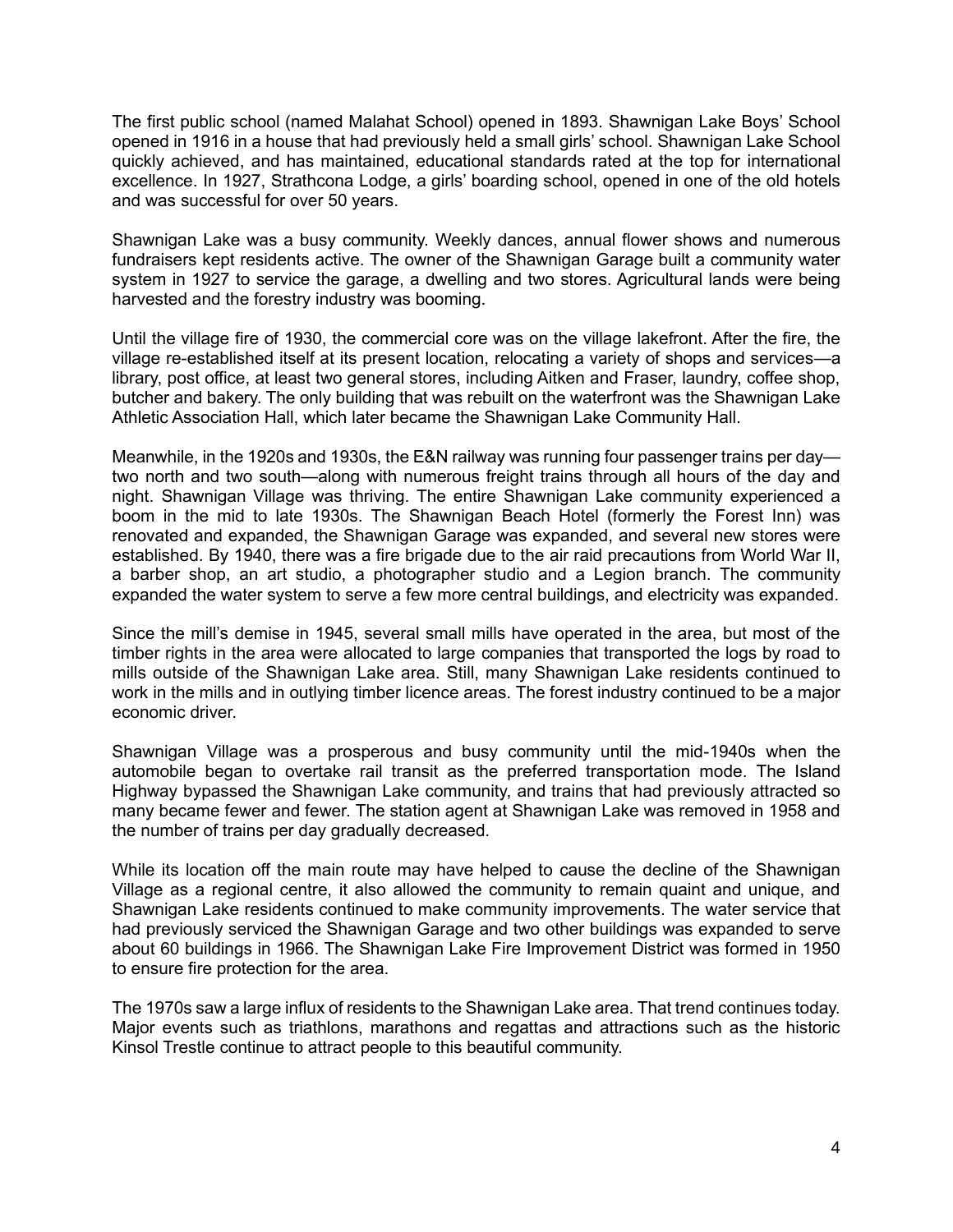## *Shawnigan Village Today*



Of more than 8,500 people residing in electoral area B, about 3,600 live in the Shawnigan Lake community. There are over 1,300 (single-family and mobile home) dwellings in the village, and an estimated 50 businesses, many of them home-based. The arts community has maintained its prominence—a music studio, theatre, museum, yoga and dance studios and art studios are all present. There is also the original grocery store, a barber, several restaurants, a realty office, medical clinic, police station, community centre, several boutiques, hairdresser and other services. The village is noted for high quality restaurants that serve local organic produce. Discovery Elementary School and Shawnigan Lake School are located within the growth containment boundary, while Brookes Shawnigan is nearby.

The main defining characteristic of Shawnigan Lake is the stunning lake itself, with its many recreational opportunities—swimming, sailing, fishing, canoeing, kayaking, water skiing and camping. There are also numerous parks and hiking trails. The community is naturally endowed with plenty of greenspace and spectacular scenery.



Shawnigan Lake has continued to be known for its water-dependent recreational opportunities. Residential development has spread out into rural areas as roads have improved, and many residents work outside of the area. However, despite all the development that has occurred in its watershed, it is still one of the most beautiful lakes in Canada, and it continues to be the attribute that Shawnigan Lake residents are drawn to and depend upon.

Shawnigan Village is the most challenged of the three South Cowichan village areas for provision of community sewer services. This is because it both

has the most populous core area and at the same time does not have any existing private or public sewer systems in the village core area that could constitute the nucleus of a public sewer service. The Shawnigan Beach Estates sewer system is located in the western part of Shawnigan village containment area, but it is at full capacity and therefore incapable of expansion.

#### *Shawnigan Village Tomorrow*

The defining characteristic of Shawnigan Village is the lake—it draws people to the village and makes them want to live there. It is not surprising that residents place a high priority on protecting Shawnigan Lake and its watershed from potential development impacts. As its second largest lake, it is a jewel of the CVRD, and it contributes to the social and economic well-being of all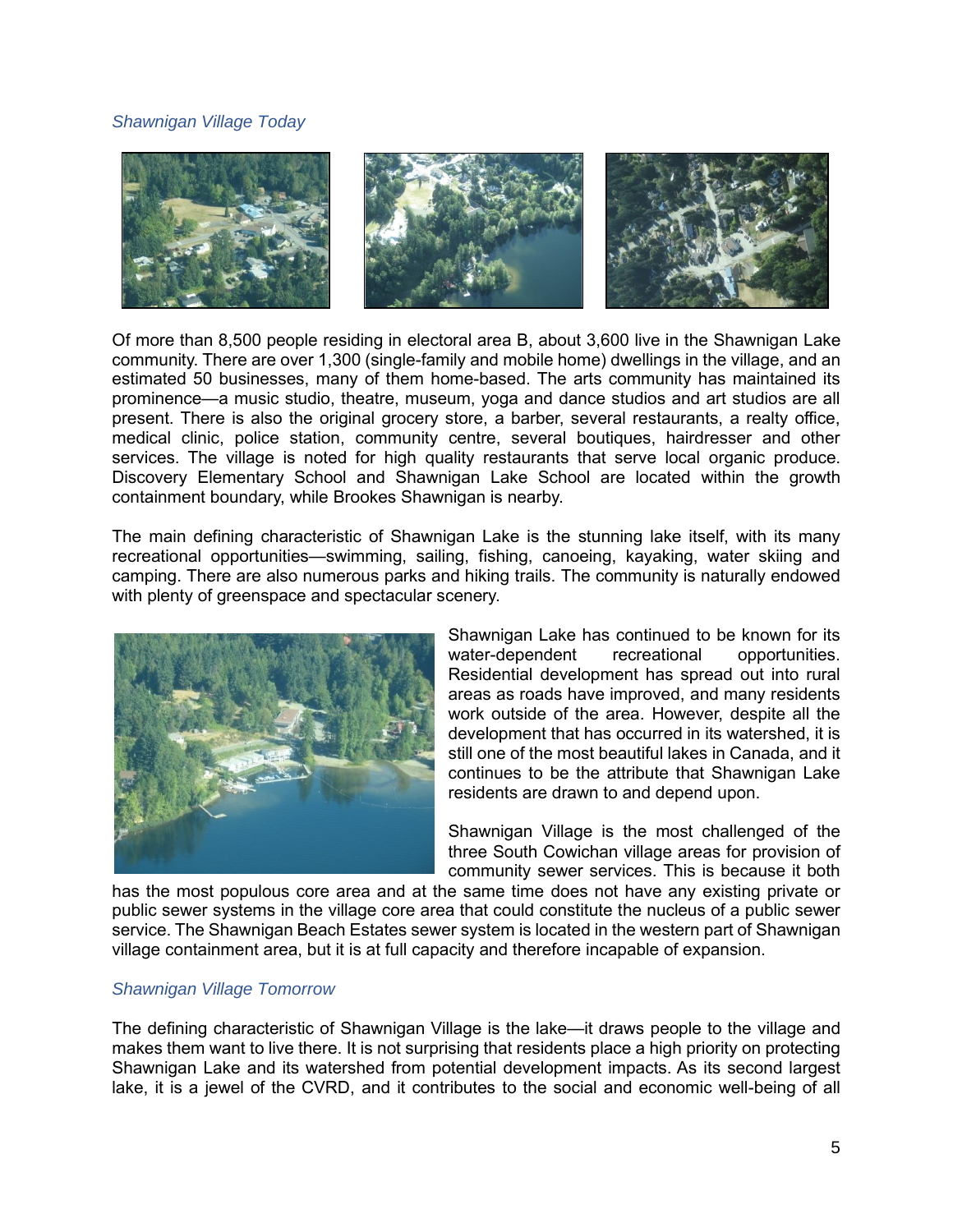CVRD residents. All the goals, objectives and policies within the OCP are consistent with the need to protect the Shawnigan Lake watershed.

Residents have expressed the need to protect the lake while at the same time allowing for more residents to gain benefit from it. New commercial areas and public spaces in the Shawnigan Village core will be oriented to the lake so residents and visitors alike will enjoy the lake ambiance while they shop, access the shoreline or have lunch with friends or neighbours, while enjoying a view of the lake. It is possible and feasible to protect the watershed and at the same time allow for new shops, services and restaurants in the village area. Residential development will be encouraged to locate above commercial businesses, to create a more active, vibrant village, where there are 'eyes on the street'. Lake views and lake access will be enhanced.

## *Community Heritage Register*

In recognition of the Cowichan Valley's rich historical and cultural resources, the CVRD Board established heritage conservation as a service to electoral areas in 1999 and a Community Heritage Register (CHR) in 2009. The intent of the heritage program is to promote public awareness of community heritage values, to support heritage conservation and heritage tourism initiatives and to document significant historic places on the CHR.

It is an objective that the CVRD will implement the CHR of buildings, structures, cemeteries, landscape features, sites and objects. At the time of adoption of this OCP, there is one designation in electoral area B—Kingzett Lime Kiln (north of the village).

Other Shawnigan area historic places listed on the CHR include the following:

- 1. *The Kinsol Trestle*. The trestle is a part of the original CNR right-of-way, spanning the Koksilah River just west of Shawnigan Lake. It is said to be the highest existing wooden railway trestle in the British Commonwealth, standing 48.5 metres (m) high, and has been sensitively rehabilitated by the CVRD under the Regional Parks and Trails Program for re-use as a key link in the Cowichan Valley Trail, which is part of the Trans-Canada Trail.
- 2. *The Kingzett Line Kiln and Ceramic Well*: Located directly off a wide trail near Kingzett Lake in Shawnigan Lake, this site contains the well-preserved remnants of a large vertical periodic kiln and a ceramic brick-lined well covered with a concrete slab, both claimed by forest growth. This historic place includes the lime kiln, ceramic well and the surrounding site.
- 3. *The Last Spike Stone Cairn*: This six-foot-tall stone cairn embossed with two plaques is located on the old Cliffside Station site of the E&N Railway, at the top of Cliffside Road in Shawnigan Lake. The historic site includes the stone cairn, the railroad section where the last spike was driven and the land on which the site is located.
- 4. *Old Mill Park*: Old Mill Park is a municipally owned 17.5 ac lakefront nature park located off Recreation Road in Shawnigan Lake. This historic park consists of forested areas and features lookouts, bridges, trails, lake access points, picnic areas, a playground and a small beach.
- 5. *The Shawnigan Lake Museum*: This small, one-storey, wood-framed building is green with red and cream painted framing, and it has a protruding entryway topped with a small,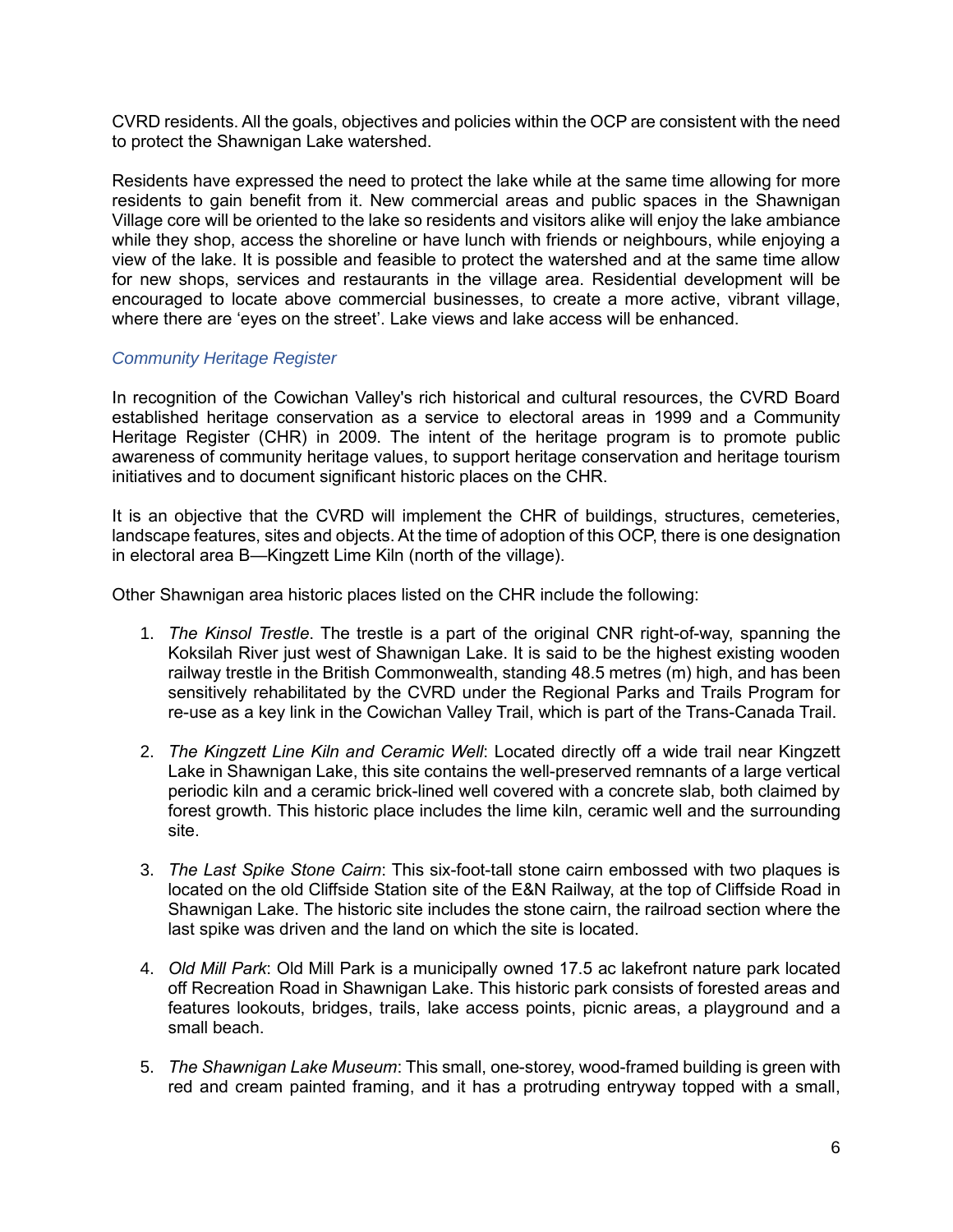hipped roof. This historic place is limited to the building footprint and is located on a small park in Shawnigan Lake.

Other heritage resources that may have significant heritage value and will be considered for inclusion on the CVRD CHR include but are not limited to the following:

- 1. *The Lion*: The Shawnigan lion is a concrete, life-size replica of the lions that are posed to guard the steps of the B.C. legislature. The Shawnigan lion was built to face north along the eastern shoreline of Shawnigan Lake at what was then Rockvale Estates, home to Chief Justice Gordon Hunter, famous for ruling against a discriminatory immigration law that barred entry to East Indian migrants, despite their British citizenship. His ruling was controversial at the time and was in turn overruled by the B.C. Supreme Court. To illustrate his chagrin, he stated that politics in Victoria "make an ass of justice," and he commissioned George S. Gibson, an architectural carver from Shawnigan Lake, to create and position the lion to face north, in order that its other end point directly toward the parliament buildings in Victoria. That the lion was created by George Gibson may be sufficient to warrant heritage status, as his work is incorporated into many significant historic structures in Canada. Rockvale Estates briefly operated as a hotel, then as Cliffside Preparatory School from 1959-1977 (Cliffside accommodated about 110 international students and adopted the lion as their crest) and more recently as the Lions Easter Seal site. The lion has been maintained over the years, in 1986 receiving restoration by the famous rock sculptor, Gus Galbraith.
- 2. *Riverside House:* Located at 1845 Renfrew Road, Riverside House was built in 1922. The first resident was an early pioneer woman, Mrs. Bloomquist, whose husband was a river pilot who died in 1918. In the 1930s she rented out Riverside to a succession of tenants that included Mr. & Mrs. P.G. Cudlip and Constable Bobby Ross. In 1952 the property was sold to the United Church and used as a manse. Riverside has changed ownership several times since. It has been used as a dwelling and art studio, where many Shawnigan residents learned to paint, and many architectural features of the 1920s still exist. A commercial restaurant that would showcase the building and the history of Shawnigan Lake is currently proposed on the site.
- 3. *Shawnigan Lake Provincial Park, Shawnigan Lake*: This property was used as a log dump for the Shawnigan Lake Lumber Company, beginning in about 1890. A massive wooden rail trestle built on piles in the lake extended well beyond the shoreline of the park. Locomotives dragged logs across the top of the trestle and the logs were dumped into the lake and towed by a steamboat to the mill on the east side. A small number of piles from the trestle can still be seen in the vicinity of the park.
- 4. *Marifield Manor at Shawnigan Lake*: The Marifield Manor was developed in 1910 by Colonel Eardley-Wilmot. The estate was a popular retreat for the colonel's friends. It included wooden tennis courts, a tea pavilion and impressive lake views. The main house, which he named Knockdrin after his estate in Ireland, is now a bed and breakfast.
- 5. *The Heald Road House*: Located along Heald Road, this little blue house was built in about 1900 as a cottage for the Shawnigan Lake Hotel and was the only building on the waterfront to escape the interface fire of 1930.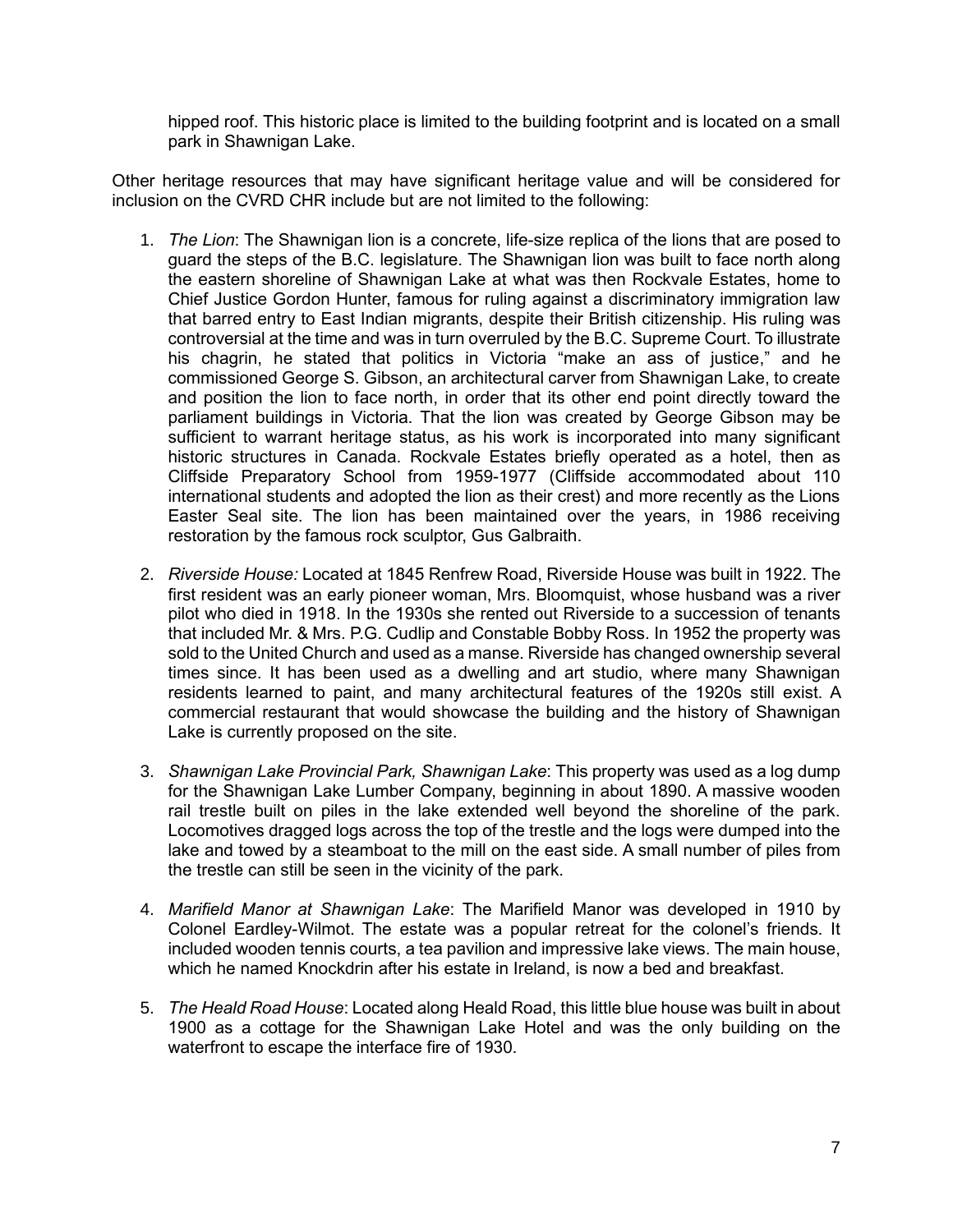- 6. *Burnt Bridge*: The first bridge at this site, built in the late 1860s, was erected to access the Robertson silver mine and was part of the Silver Mine Trail. The original bridge was lost in a large forest fire, and this current bridge is the third bridge on site.
- 7. *Shawnigan Garage*: Alexander's Garage opened in 1925 on the same site that Shawnigan Garage operates today (on the corner of Shawnigan-Mill Bay Road and Shawnigan Lake Road). This garage offers fuel sales and automobile services on site. A collection of used bunkhouses makes up part of the buildings that are still in use today.
- 8. *All Saints Anglican Church*: The church was built in 1913 on a hill overlooking Shawnigan Lake, on Hipwood Road, where parishioners would attend services. In 1938, the church was sawn in half and moved to a more convenient location, at the corner of Wilmot and Wallbank Roads. It was de-consecrated in 1976 and for many years was home to the successful Auld Kirk Gallery. Beautifully upgraded, the building has apparent heritage value. The original parish house, still located at the top of Hipwood Road, also has potential heritage value.
- 9. *Mary Queen of the World Catholic Church*: The first public school at Shawnigan Lake opened on this site in 1893. When another school opened in the village in 1951, the old buildings were considered redundant. The Catholic church bought the property and fashioned the two original school buildings into a church. The first service was held in December 1955 and continues today.
- 10. The Galley: Early in the 20<sup>th</sup> century, if not before, the property on the south end of Strathcona Bay was the site of a boat rental business. In 1946, new owners added a popular snack bar called The Galley, and the boat rental morphed into a marina with an official water base airport, which is still in use. The Galley has recently re-opened as a restaurant.
- 11. *Thain Road House*: Built by early pioneers, the house may have architectural heritage value and was the setting for part of the movie *Little Women*, filmed in 1994.

## <span id="page-9-0"></span>**1.5 Population and Demographics**

The regional official community plan includes the harmonized population, housing and employment projections from all local area plans (LAP). The MOCP and local plans will include regional, sub-regional and electoral area projections. These projections are an important consideration in the development of local plans.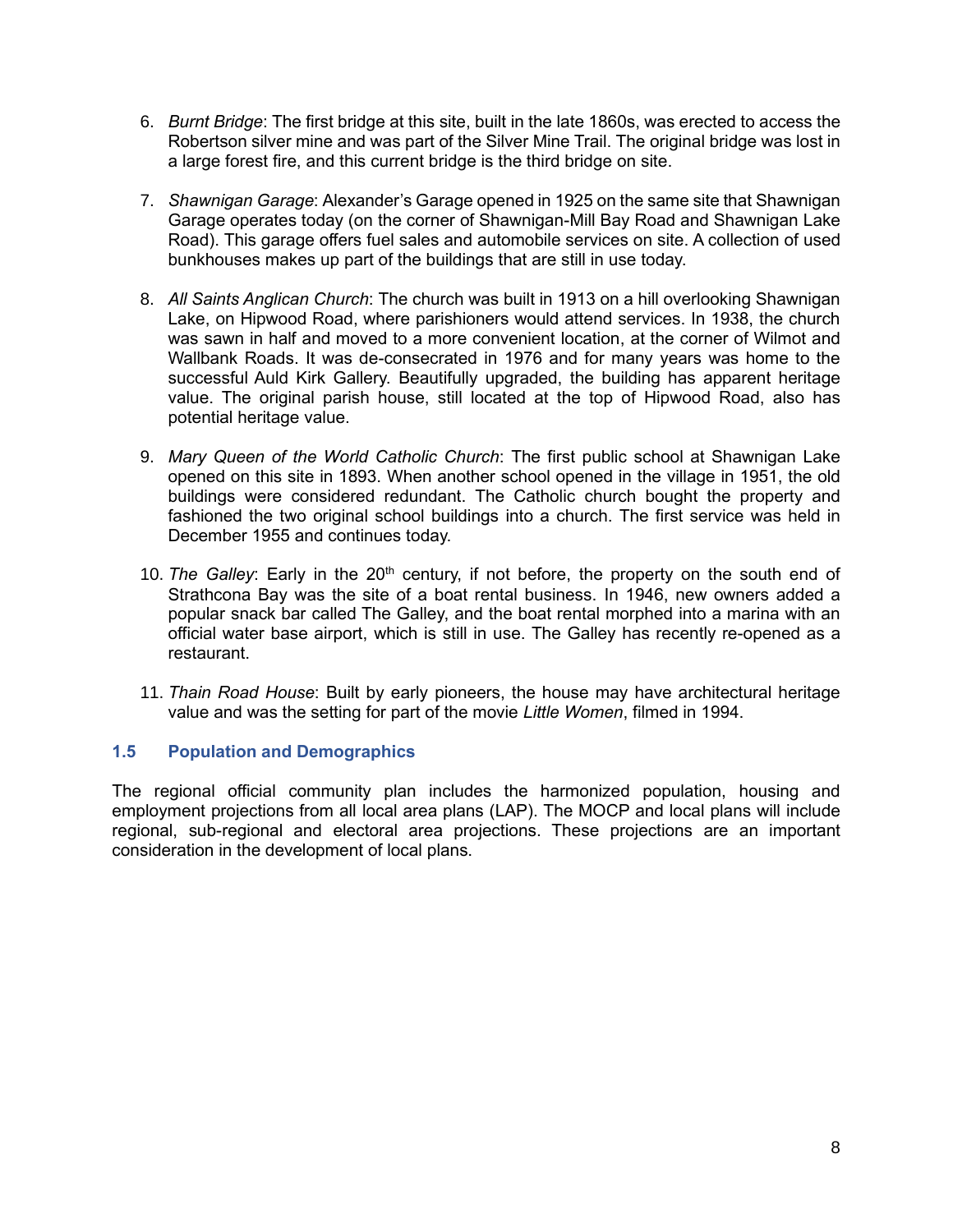## <span id="page-10-0"></span>**1.6 Housing**

Existing information is captured in the OCP population projection (Appendix I). Housing projections will be updated concurrently with population and employment projections.

The estimated housing demand in Shawnigan Lake is higher than other parts of South Cowichan because it has developed faster in the past two decades and has absorbed more population increases. A potential surplus supply in electoral area A could offset any potential deficit within electoral area B. Servicing capacity is a critical consideration in land use designations and zoning or rezoning going forward.

Priority will be granted to the creation of pedestrian and cycling corridors between key community destinations, such as the community centre, the public and private schools, parks and residential neighbourhoods. The planned revitalization of the E&N Railway is expected to lead to increased tourism, commuters and freight travel through Shawnigan Village, all of which can assist in revitalizing the village centre in a way that respects the heritage of the village. Corresponding improvements to the public transit system, including construction of well-defined bus stops, pedestrian walkways, bike paths and amenities, and increased road safety will also enhance the quality of life in the community.

The South Sector Liquid Waste Management Plan will be amended to ensure that key areas are serviced by a class A community sewer collection and treatment system. Development that occurs prior to the CVRD system being established will be required to provide a class A system that can later be retrofitted to connect to the future system. The treatment system within the service areas in Shawnigan catchment requires phosphorus removal.

## <span id="page-10-1"></span>**1.7 Local Planning Process**

The OCP includes the local planning process for the harmonization of all LAPs. All seven LAPs are being harmonized through the creation of the OCP, which includes each local plan in Schedule B.

At the time of writing this local area plan a Shawnigan Lake charette is underway to vision the Shawnigan Lake Village. The results of this charette will be considered in the modernization.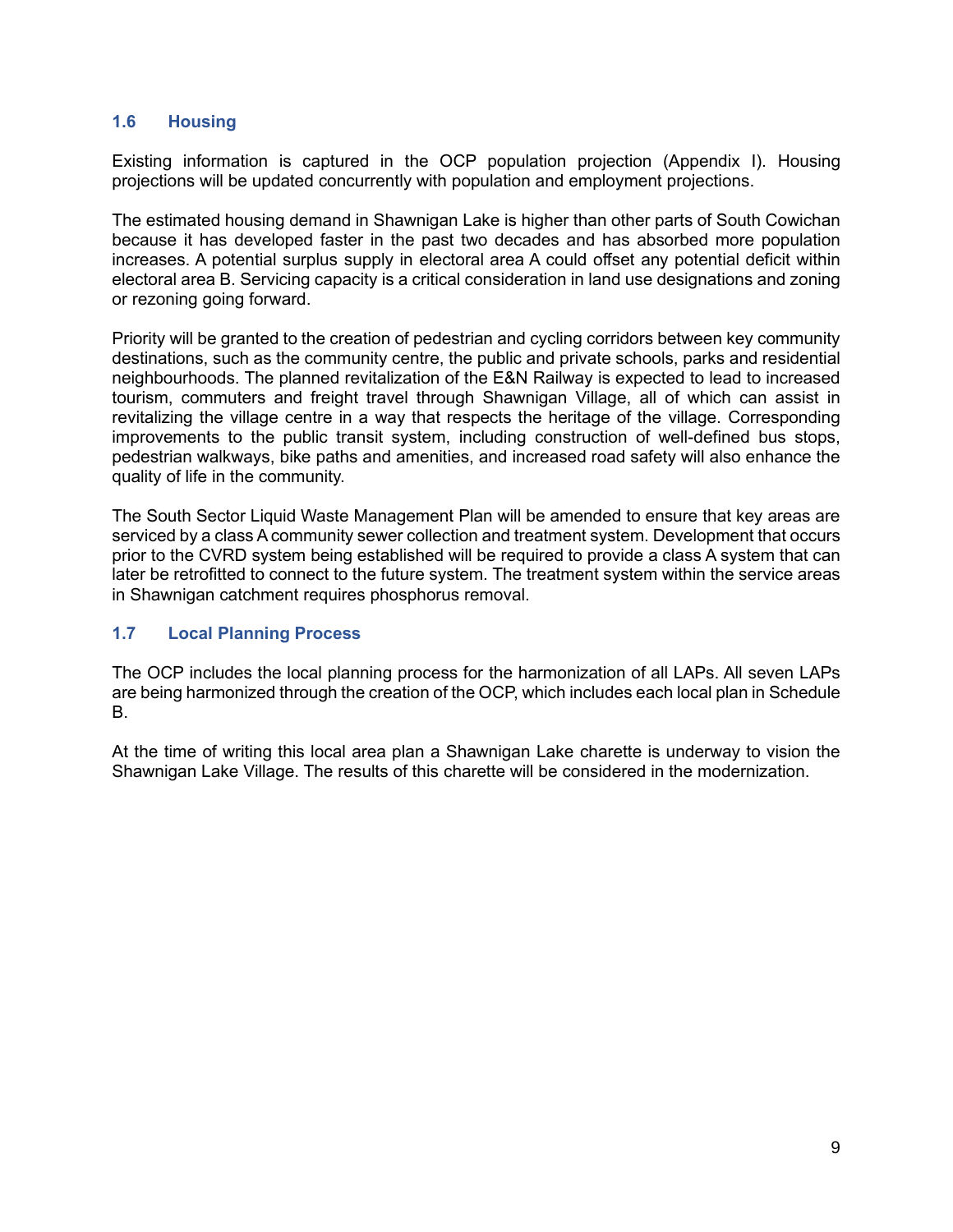# <span id="page-11-0"></span>**PART 2 LAND USE PLANNING DESIGNATIONS**

All future development must be consistent with the objectives and policies of the OCP and the Electoral Area B – Shawnigan Lake local plan. The regional land use designations are intended to reflect electoral area and regional commitments and aspirations. Both the regional designations and the local plan designations should be considered.

Except as shown on the Land Use Designation maps (See Schedule L, LB1 map series), land use designations generally follow parcel boundaries, and though not shown on the maps the land use designations extend to the centre line of adjacent roads. Where land use designations split parcels, the boundary will be considered approximate.

Symbol Legend:

- Designations in both the OCP, Part 4 and Electoral Area B Shawnigan Lake local plan.
- Designations in the OCP, Part 4.
- $\angle$  Designations in the Electoral Area B Shawnigan Lake local plan
- Renewable Resource Agriculture
- Renewable Resource Forestry
- **Industrial**
- **Institutional**
- Parks
	- › Community Land Stewardship
	- › Village Parks
- **Freshwater**
- o Commercial
	- › General Commercial
	- › Tourist Commercial
	- › Village Commercial
- o Residential
	- › Future Development
	- › Manufactured Home Park
	- › Multi Family Residential
	- › River Corridor
	- › Rural Community Residential
	- › Rural Residential
	- › Village Suburban Residential
	- › Village Residential
- Railway Transportation
- Settlement Nodes
- Roads and Servicing
- Temporary Use
- Heritage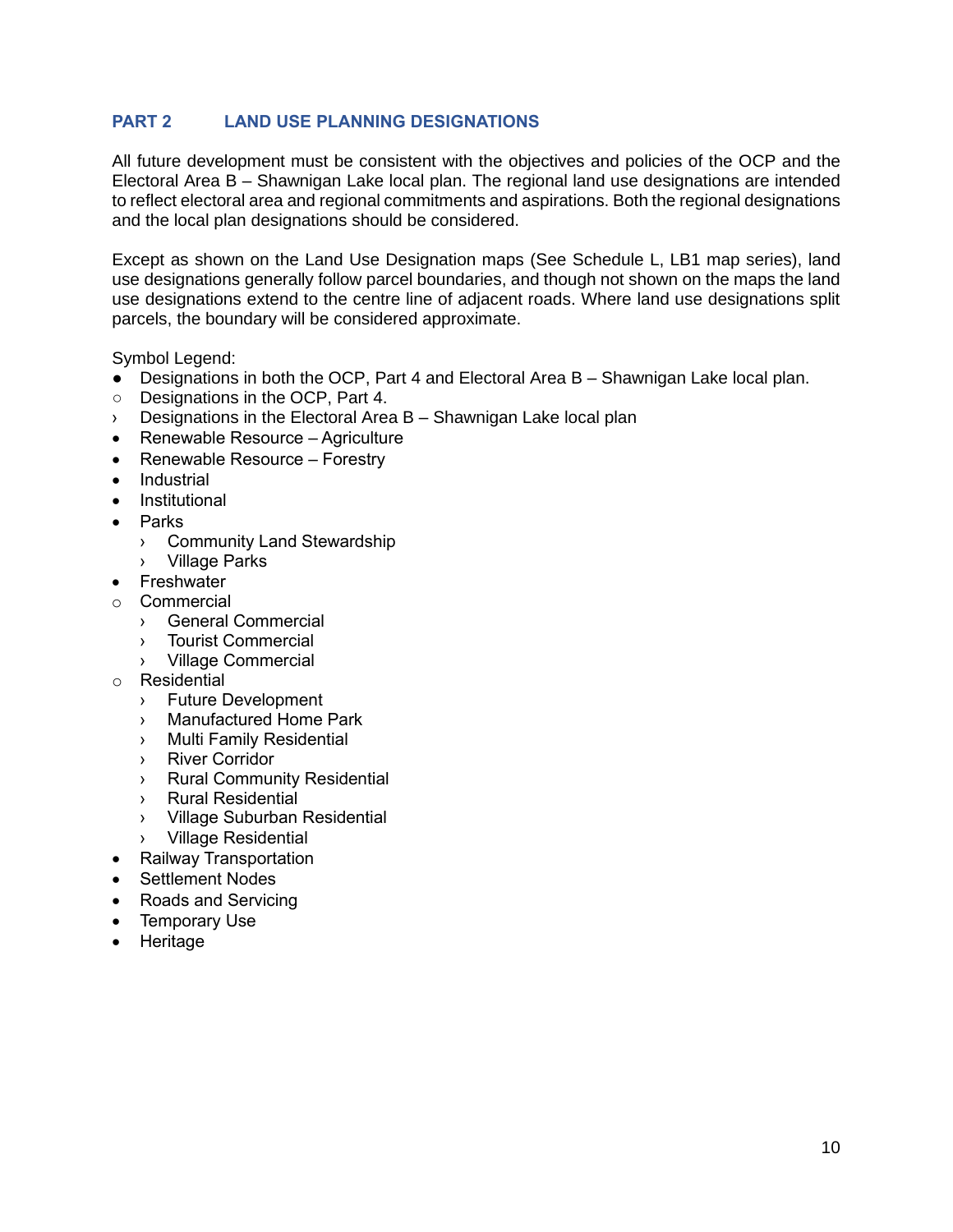## <span id="page-12-0"></span>**2.1 Growth Containment Boundary**

Growth containment boundary is a land use policy area that includes the village containment boundaries and urban containment boundaries in LAPs. It identifies lands that will support housing and employment growth.

The growth containment boundary includes the commercial nodes and the residential settlement areas in general proximity to them. It is in this area that most future development in electoral area B will occur over the next 15 years.

A technical assessment of developable lands within the Shawnigan growth containment boundary indicates that there is a potential for dwellings within several key development areas (e.g. Shawnigan Station) and potential for additional lands through subdivision, rezoning or infill. The housing projections will be considered with technical assessments in scenarios in the modernization. Development outside of the containment boundary will also be considered.

## <span id="page-12-1"></span>2.1.1 Growth Containment Boundary Objectives

- 1. Ensure the Shawnigan Village area remains a compact lakeside community. Densities will generally be more rural in areas adjacent to the growth containment boundary.
- 2. Preserve and enhance the Shawnigan Village character.
- 3. Develop a Streetscape Beautification Plan for Shawnigan Village with the following considerations:
	- a. mature trees, shrubs and flowers along or adjacent to road rights-of-way;
	- b. cycling and pedestrian walkways along or adjacent to road rights-of-way;
	- c. public outdoor art, seating areas and bike racks;
	- d. farmers market gardens;
	- e. aesthetically appealing and distinctive bus shelters;
	- f. traffic safety measures such as improved pedestrian crossings and pedestrian-only areas in the commercial core; and
	- g. heritage elements.
- 4. Assess viability of the South Sector Liquid Waste Management Plan to determine wastewater infrastructure requirements to service growth through 2050 with a cost-effective, resilient wastewater infrastructure plan and a long-term strategy to provide sustainable wastewater service.

## <span id="page-12-2"></span>2.1.2 Growth Containment Boundary Policies

The regional board:

- 1. Does not support servicing to lands outside of the growth containment boundary.
- 2. Supports establishing form and character guidelines for commercial, multiple family and intensive residential development.

## <span id="page-12-3"></span>**2.2 Renewable Resource – Agriculture Designation**

The Cowichan Valley has one of the warmest climates in Canada and some of the most diverse and fertile soils, suited to a wide variety of agricultural enterprises. Agriculture is an important sector of the economy, as well as being essential to the rural ambience and beauty of the landscape. A primary goal of this local plan is to protect agricultural resource lands and the agricultural industry. The Agriculture designation is also intended to support the agricultural sector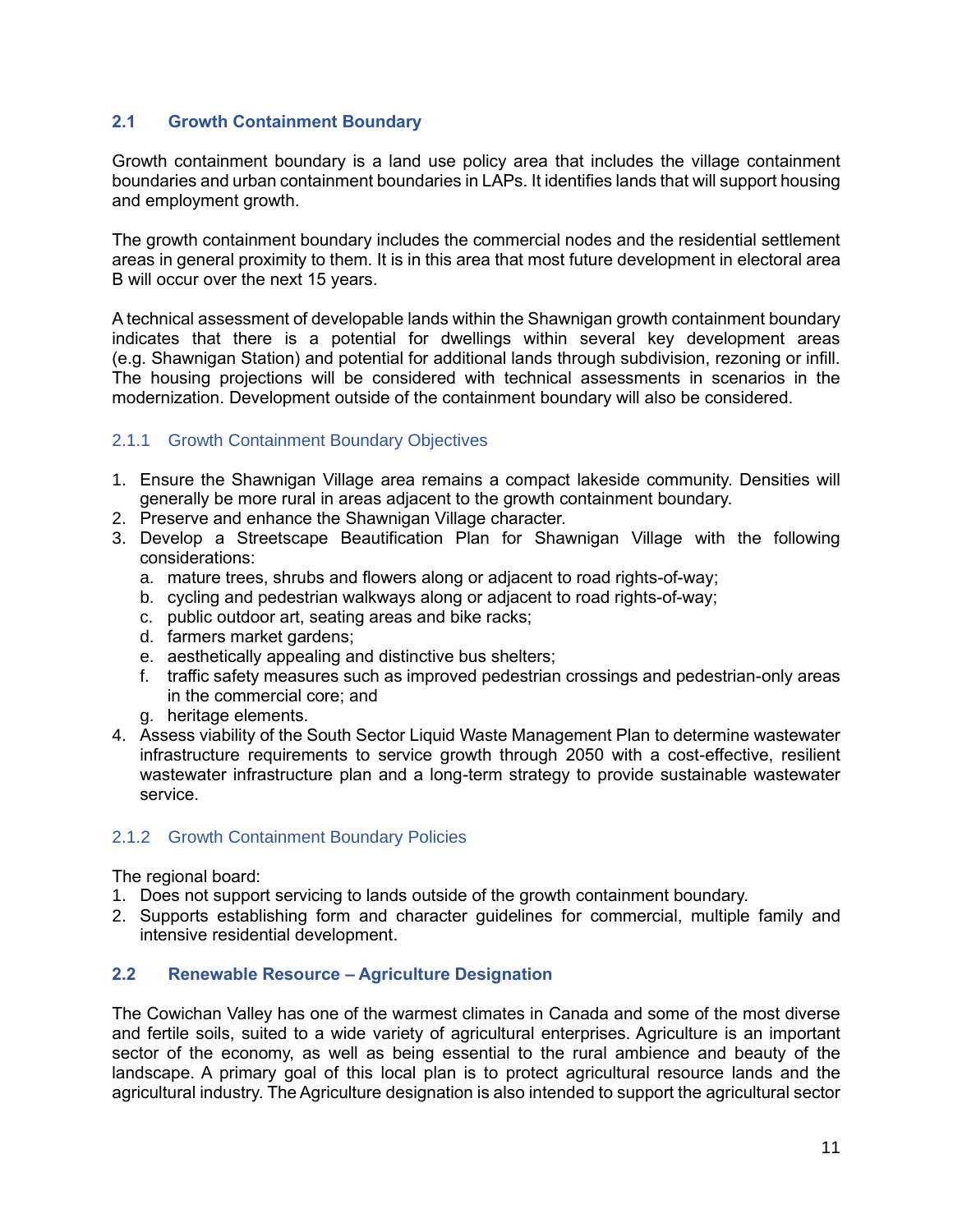by accommodating supplemental employment opportunities, home-based businesses and valueadded opportunities to maintain the viability of farm businesses.

#### Renewable Resource - Agriculture Designation

The OCP includes Agriculture objectives and policies. Additional objectives and policies specific to the local area may be considered in the modernization.

## <span id="page-13-0"></span>**2.3 Renewable Resource – Forestry Designation**

The Renewable Resource – Forestry designation is intended to accommodate forest management and other resource land uses. Each past official community plan adopted for the Shawnigan and larger South Cowichan region has recognized the importance of the forest resource as a renewable resource, even with the cyclical nature of the forest industry, the history of ownership, changes to provincial policy and private sector applications to develop forest lands.

Vancouver Island rainforests are characterized by a maritime climate with warm dry summers, mild winters and abundant precipitation. There is considerable documentation related to the global and national importance of these rainforests; they represent some of the most biodiverse watersheds in the world. Species such as coastal Douglas-fir, hemlock and cedar make these forests important not only to the economy but also to the natural environment, water supplies, fish and wildlife habitat, and carbon sequestration. They total about 80% of this local area plan land base and are designated in this plan as Renewable Resource – Forestry. Unlike mainland B.C. forests, lands on southeastern Vancouver Island have a history of private ownership, beginning with the E&N Railway grant. In the 1880s, as part of its commitment to build the railway, the Province granted some two million acres between Sooke and Campbell River to the company charged with constructing the railway. Forest lands were subsequently sold or granted to private companies.

Until recently, the local forest resource was linked to local manufacturing facilities and mills, providing employment and representing the most influential sector of the local economy. Today, many of the economic ties no longer exist between the forest resource and the local community. Meanwhile, the economy is diversifying, and the relative importance of the service and tourism sectors is growing. Forestry will remain an important natural resource industry but will likely continue to decrease in absolute and relative terms, at least over the short and medium term, due to harvest declines and the closure of local sawmills. However, while the importance of forestry as an economic force has decreased, it will remain a critical economic sector over the long term, as a new generation of trees mature. Forestry management is a provincial responsibility and should be managed to support the sustainability of the industry, the resource and the natural environment. Private forest lands within tree farm licences (TFL) cannot be used for other purposes, such as housing developments, and are assessed at low tax rates. Recently, the Province has allowed the release of large tracts of private forest lands from the tree farm licences. Thousands of hectares of land have been sold on speculation, and new owners, or in some cases the real estate divisions of the forest companies, seek to develop housing or mixed-use commercial developments.

#### Renewable Resource - Forestry Designation

The OCP includes Forestry objectives and policies. The objectives and policies below complement those regional objectives and policies.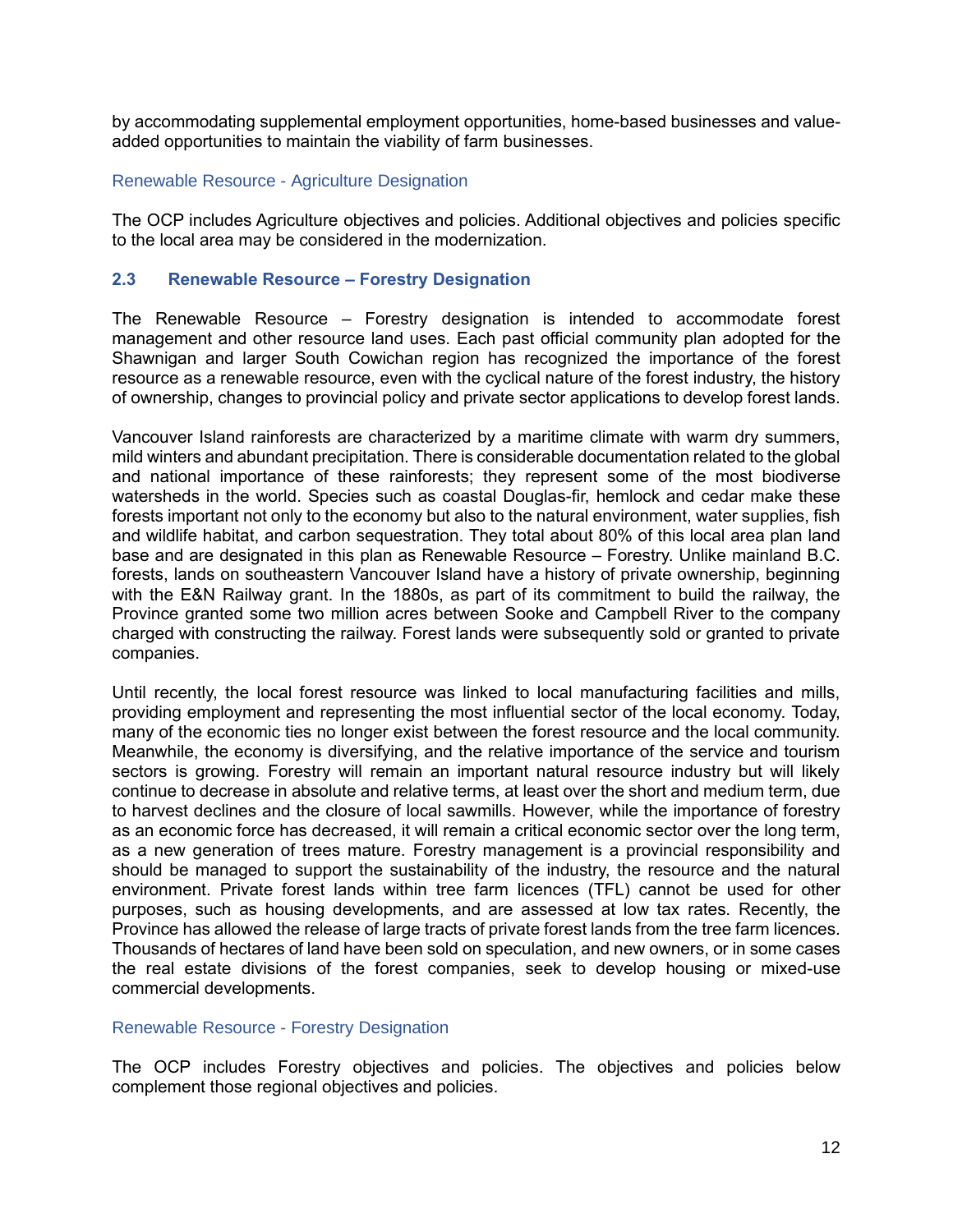#### <span id="page-14-0"></span>2.3.1 Renewable Resource – Forestry Objectives

- 1. Reduce the occurrence of wildfire interface events by minimizing the creation of new wildfire interface areas (forest lands fragmented by residential development).
- 2. Protect resource lands underlain by gravel and other mineral and aggregate resources from on-site and adjacent surface developments, which could render them inaccessible.
- 3. Ensure commercial harvesting of timber and aggregate resource extraction are consistent with the latest provincial best management practices for natural environment protection.

## <span id="page-14-1"></span>2.3.2 Renewable Resource – Forestry Policies

*To be developed in the modernization.*

## <span id="page-14-2"></span>**2.4 Industrial Designation**

A strong, diverse local economy requires that the local plan provides a policy framework that encourages industry while at the same time ensuring that new industrial development is environmentally clean, contributes to the quality of life for residents and strives to utilize community resources. The Industrial designation supports secondary forestry manufacturing, value-added agriculture and high-tech industries that have the capability of providing a high standard of employment. There is one industrial designation in the local plan consistent with the OCP. Additional policies below complement OCP Industrial objectives and policies.

The Industrial designation, respecting the rural area, includes lands off Hawking Road (south of Shawnigan Village), along the southerly portion of Shawnigan Lake Road and along Sooke Lake Road. These existing industrial areas are important contributors to the sustainability of the community, but more industrial businesses are required to attract and retain a skilled workforce over an indefinite period. A strong, diverse local economy requires a policy framework that encourages industry and at the same time ensures that new industrial development is environmentally clean, contributes to the quality of life for residents and strives to utilize community resources.

#### Industrial Designation

The Industrial designation is intended for industrial uses that may enhance the village character by providing employment opportunities within the local community.

#### <span id="page-14-3"></span>2.4.1 Industrial Objectives

#### *To be considered in the modernization.*

## <span id="page-14-4"></span>2.4.2 Industrial Policies

The regional board:

- 1. Does not support expansion of Malahat Station.
- 2. Discourages proposals to expand the Industrial designation to adjacent land.
- 3. Discourages additional industrial land designations until Bamberton lands are fully developed.
- 4. Does not support new industries considered hazardous due to the transport, handling, bulk storage or use of liquefied natural gas or radioactive or other dangerous or toxic materials.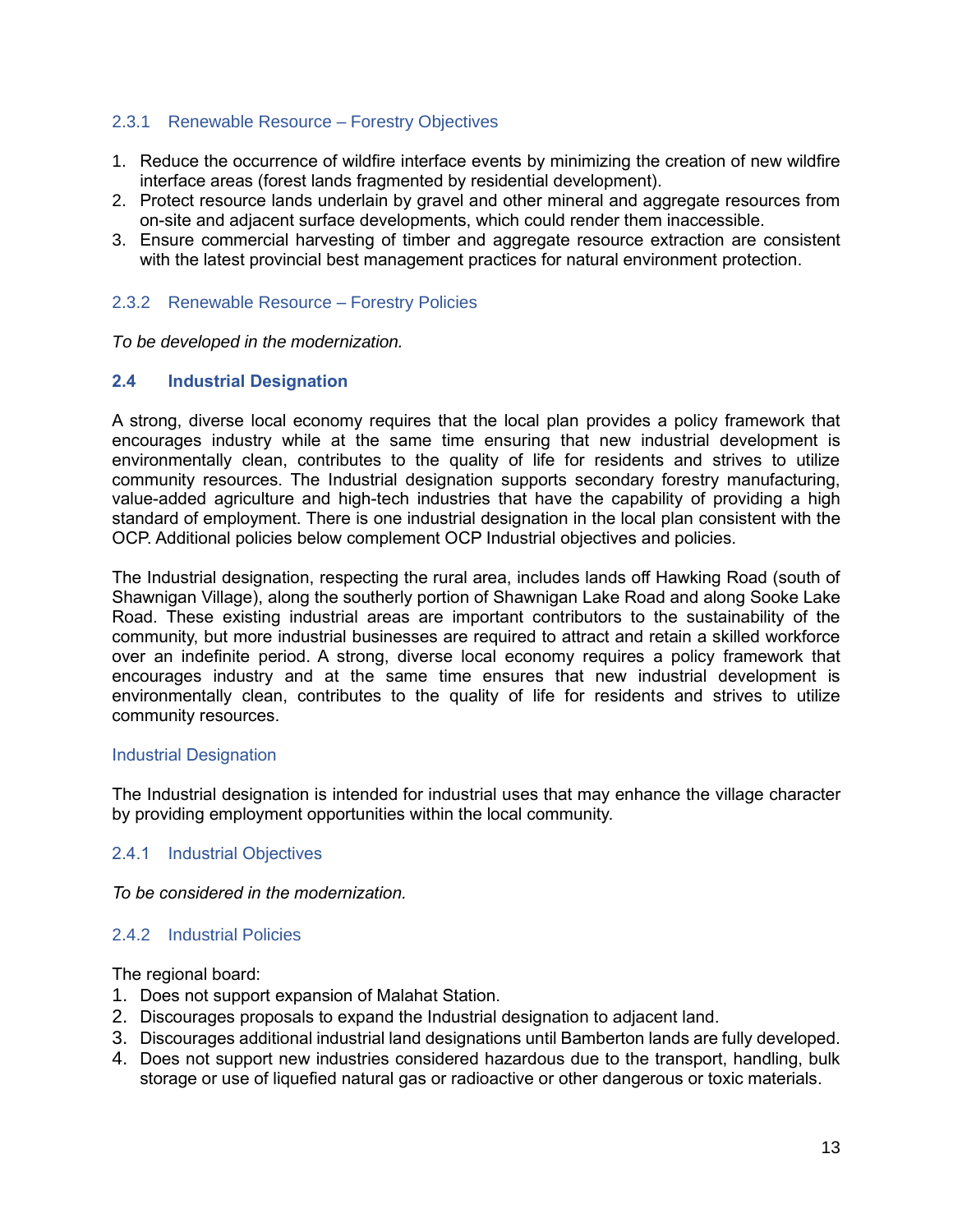## <span id="page-15-0"></span>**2.5 Institutional Designation**

There is strong encouragement of institutional uses that provide services and enhance the wellbeing of the Shawnigan Lake community.

The local plan expands the uses historically provided for in the Institutional designation to allow for affordable seniors' housing near the site of the Shawnigan Lake Legion Hall. Community amenity contributions will help to ensure that, in the future, the village is able to develop the amenities it needs to provide services and maintain its unique character. Shawnigan Village is fortunate to have a wide array of institutional uses, including a post office, museum, community centre, Legion Hall, public school, private school and a church. Lands adjoining the Shawnigan Legion Hall will be designated as Institutional to allow for an affordable seniors housing complex at that location.

The following Institutional objectives and policies complement the OCP Institutional objectives and policies.

#### Institutional Designation

The Institutional designation is intended to provide access to recreation and social infrastructure, and the provision of community services is essential for the quality of life and social sustainability of the communities within the Shawnigan plan area.

#### <span id="page-15-1"></span>2.5.1 Institutional Objectives

- 1. Provide safe pedestrian and cycling linkages throughout.
- 2. Consider applications for further use of rural areas for institutional uses on a case-by-case basis, with a view to determining community benefit and public good, including the protection of agricultural uses, in establishing such uses in rural areas.

#### <span id="page-15-2"></span>2.5.2 Institutional Policies

The regional board: *To be considered in the modernization.*

#### <span id="page-15-3"></span>**2.6 Parks Designation**

There are numerous parks in the local plan area, and the CVRD actively encourages additional acquisitions as suitable lands become available. As the population continues to grow, a high priority will be placed on the maintenance of existing parks and trails, and the acquisition of new ones, including trail linkages. See Parks Master for Area B for more information.

As the community grows, it will become even more important to ensure that a variety of recreational uses and walkways are provided.

#### Parks Designation

The Parks designation is intended to provide recreation and social infrastructure and the provision of community services. The OCP has the Parks objectives and policies. Additional objectives and policies specific to the local area may be considered in the modernization.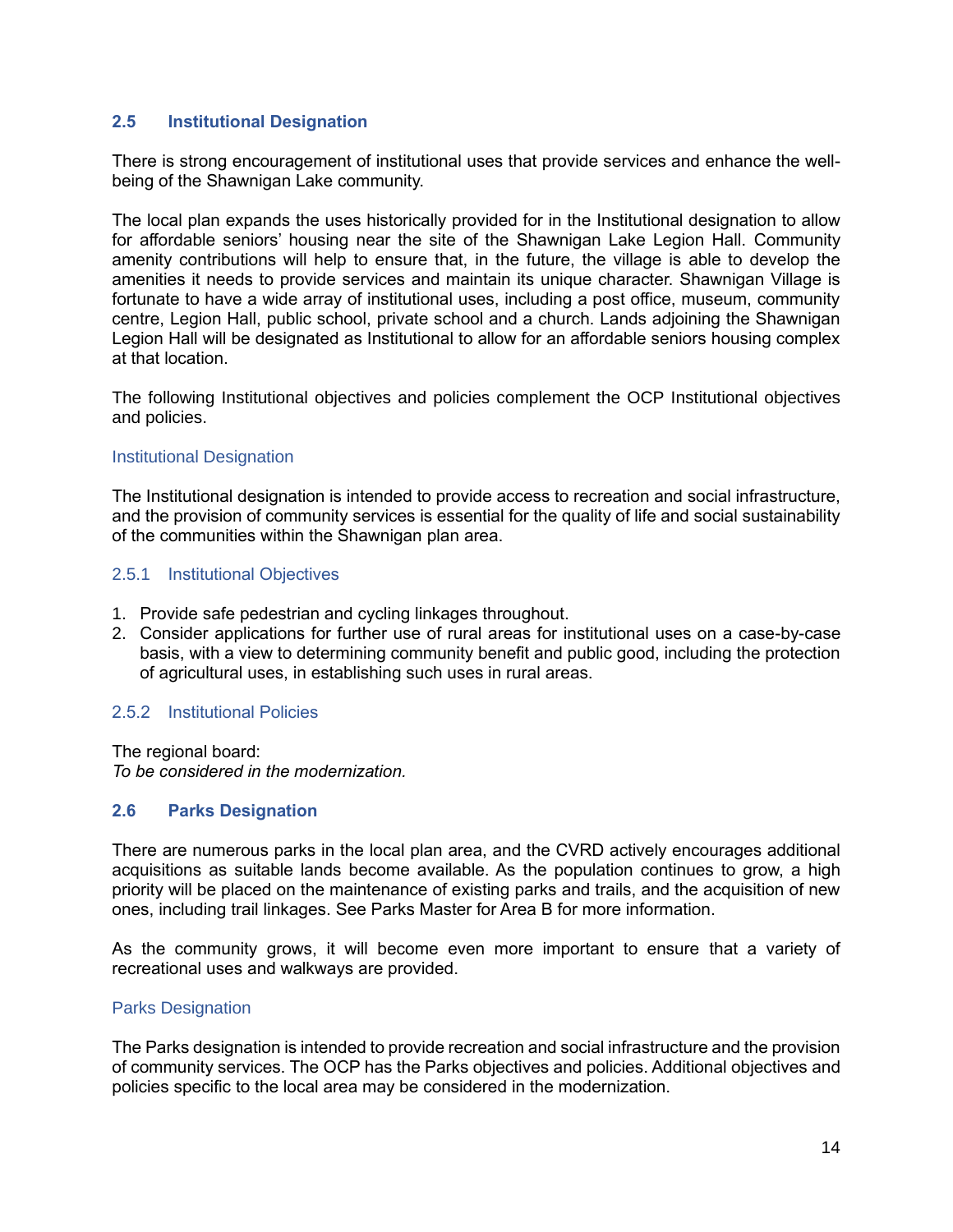## <span id="page-16-0"></span>2.6.1 Parks Objectives

- 1. Improve pedestrian and cycling linkages throughout the South Cowichan with links between various land uses and neighbourhoods.
- 2. Encourage alternatives to automobiles and support active lifestyles.
- 3. Encourage the Province of BC to allow for the creation of parkland on all Crown land due to the general shortage of Crown land in the local plan area.

## <span id="page-16-1"></span>2.6.2 Parks Policies

The regional board:

- 1. Encourages a range of community parks, neighbourhood parks and tot-lots for a diverse population.
- 2. Supports community participation in the planning, development and stewardship of community parks and trails.

## Community Land Stewardship Designation

The Community Land Stewardship designation is intended to provide limited development with the remaining 85% protected through conservation covenants for nature preservation, an ecoforestry conservation area and parkland.

Lands within the Community Land Stewardship designation are located in the southern portion of Electoral Area B – Shawnigan Lake, south of Stebbings Road, adjoining the CRD (See Figure 2- 1 Community Land Stewardship). The designation allows for a maximum of 90 dwellings within a 411 ha area. The majority (about 80) of the dwellings will be clustered into two hamlets in the southeastern portion, while the remainder will be situated in the central and northern part of the designated area. Within the Community Land Stewardship designation, development is permitted on 15% of the total designated area, with the remaining 85% protected through conservation covenants for nature preservation, an eco-forestry conservation area and parkland.

Within the hamlet areas, the designation allows for a small-scale coffee/tea house, bed and breakfast accommodations and home-based businesses. There is also provision for a guest lodge use, which would have a spa and related accessory activities. There will also be a retail commercial store use. A value-added forest industrial area is also included in the designation, primarily to process the logs harvested within the designated lands. This designation represents one of the only areas on this portion of the Malahat that has not been recently clear-cut. Logging activities are a provincial responsibility, and the CVRD has had no measurable influence over the management of working forestlands in the region. Within the Community Land Stewardship designation, forestry activities are restricted by covenants requiring that only sustainable logging practices may occur.

Forest management will be further controlled through the donation of those timber rights to the registered Canadian charity the Trust for Sustainable Forestry, which will manage the harvesting according to the established forest management plan, as per the Forest Stewardship Council certification process. The ownership of the timber rights by a third-party, not-for-profit entity will ensure that local or strata pressures will not influence harvesting procedures beyond what is permitted by the covenants and FSC certification. Lands within the Community Land Stewardship designation include the headwaters of Shawnigan Lake—an extremely important series of wetlands, lakes and streams that feed into and sustain Shawnigan Lake. The CVRD and the Land Conservancy of British Columbia are party to the covenants that are in place to protect this area.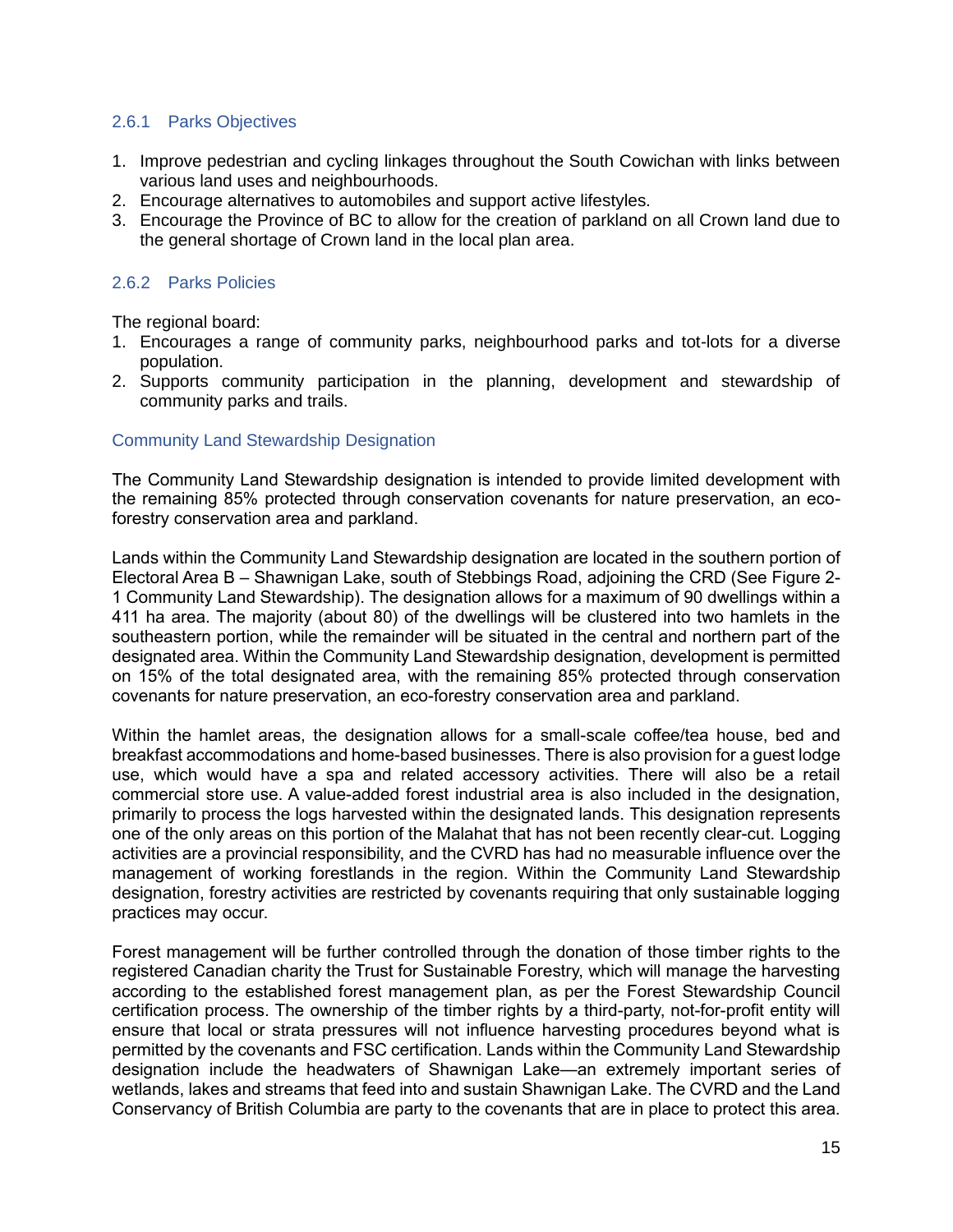In specified areas where logging can occur, careful logging practices are required to reduce the risk of local flooding, nutrient and siltation loading of the lake, and sustainability of the forest resource.

## <span id="page-17-0"></span>2.6.3 Community Land Stewardship Objectives

- 1. Preserve the headwaters of Shawnigan Creek and Shawnigan Lake, including riparian areas and sensitive ecosystems.
- 2. Promote sustainable logging practices that reduce the risk of local flooding and nutrient loading or siltation of watercourses.

## <span id="page-17-1"></span>2.6.4 Community Land Stewardship Policies

*To be developed in the modernization.*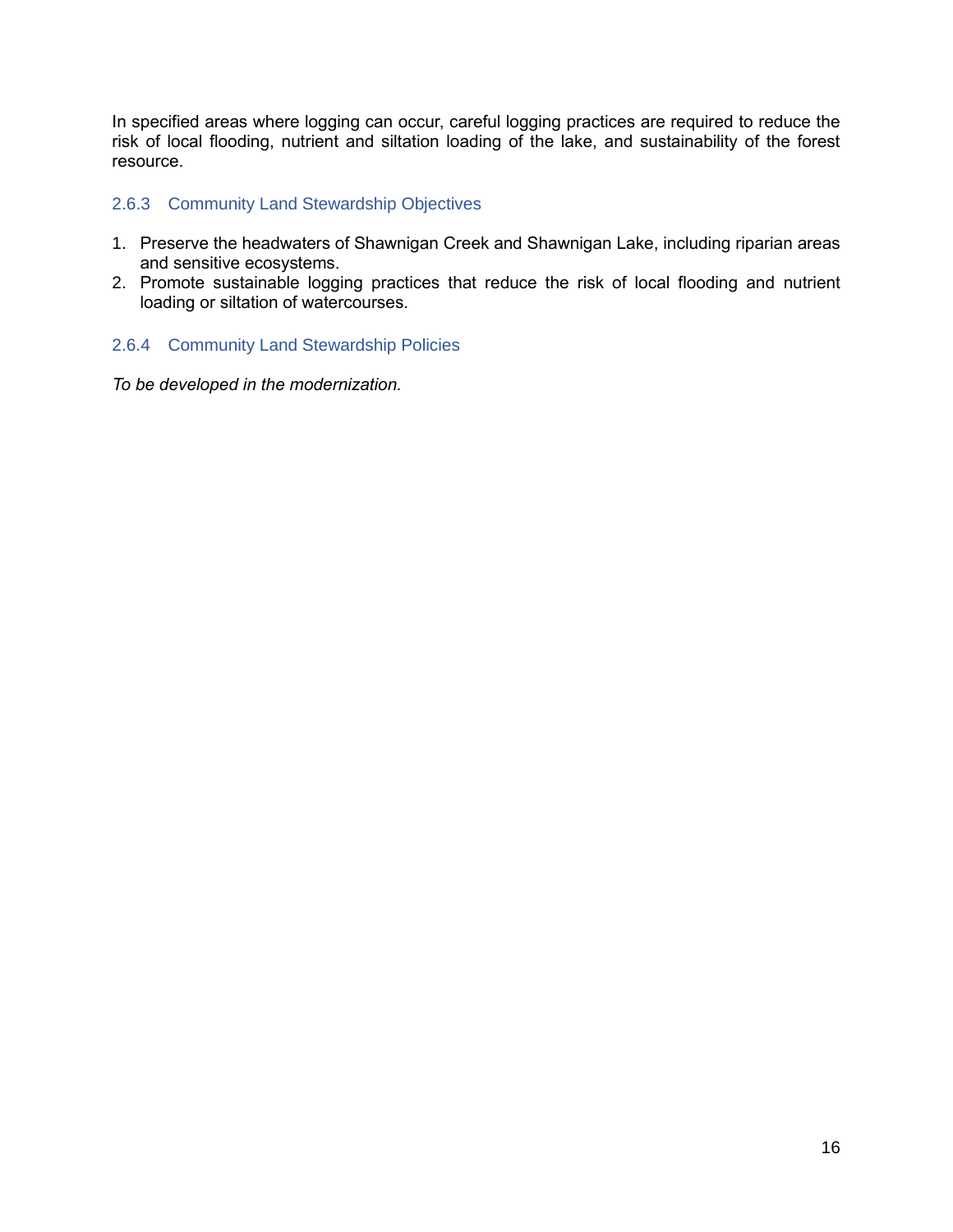<span id="page-18-0"></span>Figure 2-1 Community Land Stewardship

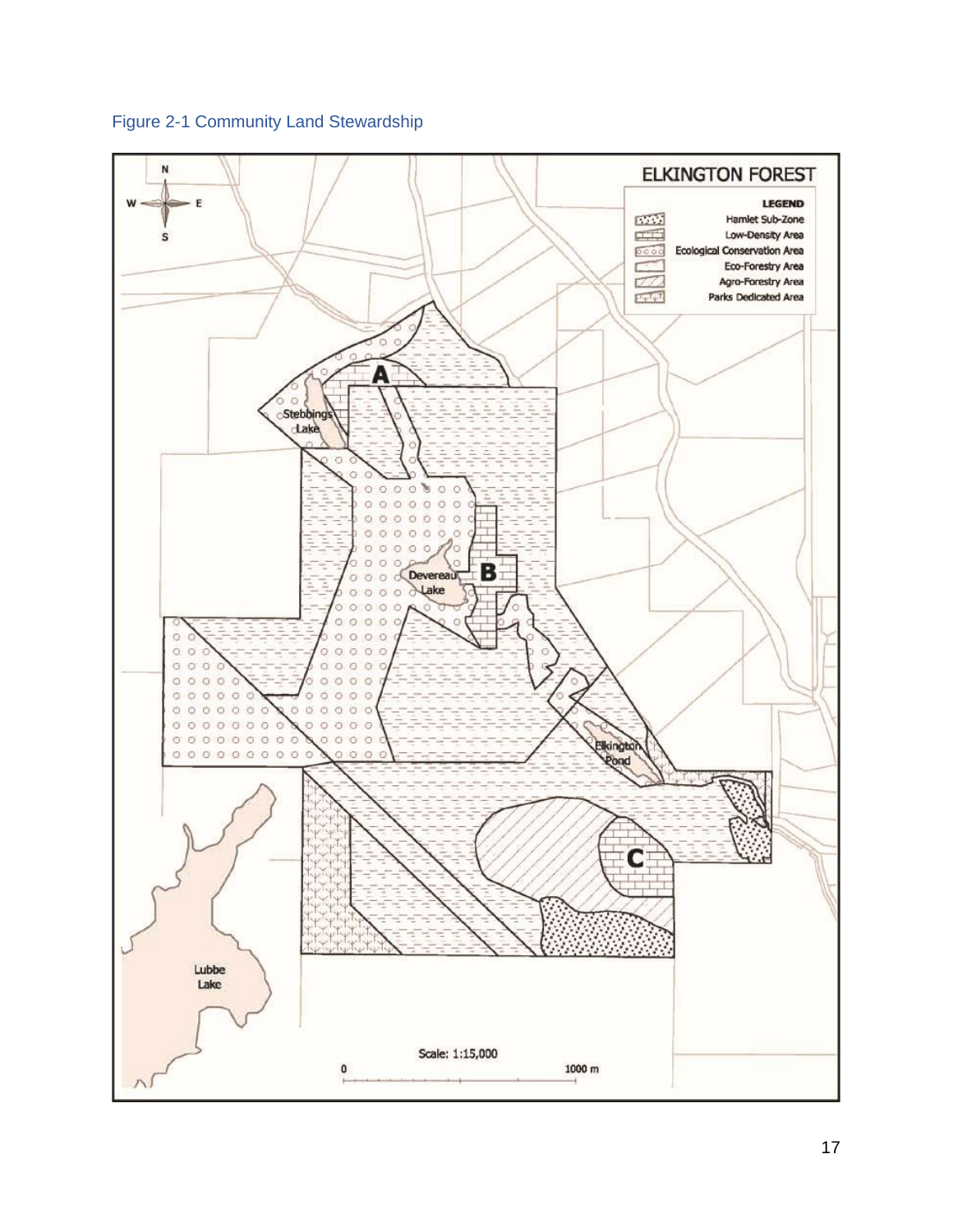## Village Parks Designation

The primary purpose of the Village Park designation is to protect, enhance and acquire parks. The many parks help to define Shawnigan Village as a community and raise the quality of life for residents.

## <span id="page-19-0"></span>2.6.5 Village Parks Objectives

- 1. Preserve, enhance and increase green space, parks and trails.
- 2. Maximize opportunities for recreation and active living in Shawnigan Village.
- 3. Provide pedestrian access between parks and trails and residential areas, the commercial core and the lake.
- 4. Acquire new parkland and maintain and improve existing parks.

## <span id="page-19-1"></span>2.6.6 Village Parks Policies

The regional board:

- 1. Supports parks and recreation as essential to personal health, strong families and healthy communities.
- 2. Encourages a healthy, vibrant and aesthetically pleasing community with an abundance of indoor and outdoor public and open spaces.

## <span id="page-19-2"></span>**2.7 Freshwater Designation**

There is one water designation in the local plan area: Freshwater. The lakes within the plan area include Stebbings Lake, Devereux Lake and Shawnigan Lake.

By far the two most important geophysical elements of the community of Shawnigan Lake are the lake and its watershed. This section of the plan provides objectives and policies that are designed to ensure the preservation of the natural, water-purifying and water-retaining functions of the watershed so that the community surrounding this beautiful lake can continue to use and enjoy its waters in perpetuity, secure in the knowledge that their health and safety are not at risk. For the purposes of this plan, the Shawnigan Lake watershed is the area that feeds water into Shawnigan Lake.

Shawnigan Village is a lakeside community that, due to historical development patterns, has limited access to the waterfront. To improve public waterfront access over the long term, and to promote a healthy community with a wide variety of recreational opportunities, all applications for rezoning a parcel of land along the Shawnigan Lake shoreline will be conditional on the provision of public access to the waterfront to accommodate the construction of a public walkway along the shoreline. What happens on watershed lands sooner or later affects the quality and quantity of the water in the lake. This indisputable fact means that we must be as careful with the lake's watershed lands as we are with the lake itself. If we fail in this responsibility, we and future generations will at some point be faced with the enormous capital and operational costs of treating the lake's water and distributing it to all households and businesses that have traditionally been able to use these waters with little or no treatment. No alternative water source is reasonably available to this community.

Streams, rivers and lakes worldwide are experiencing a decline in water quality as the number of people in their watersheds increase. Shawnigan Lake is no different in this respect. Signs of water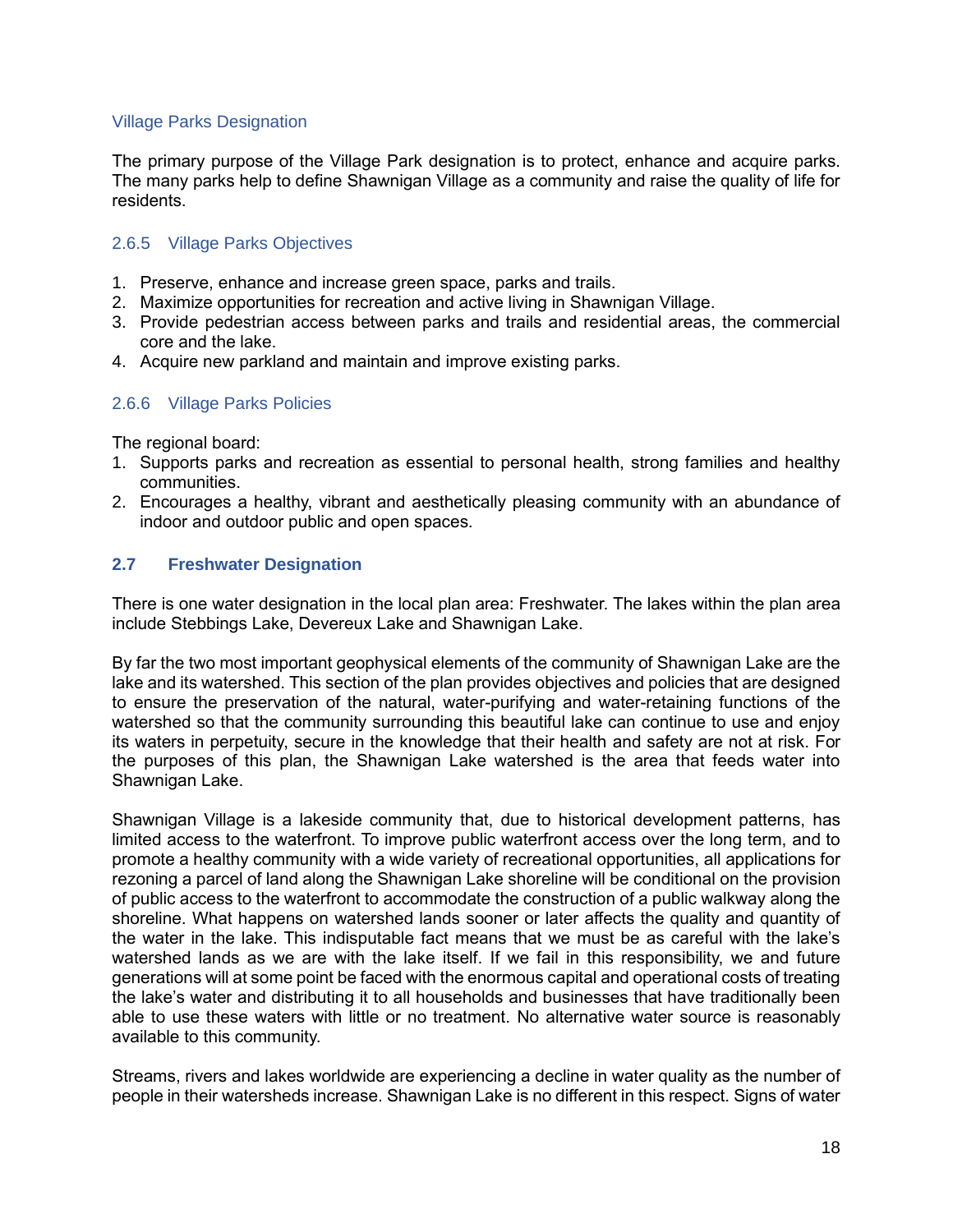quality deterioration have been detected by the University of Victoria water monitoring research program (Mazumder, et. al.). This makes the objectives and policies particularly important for the health and general well-being of all of those who will live, work and visit here in the years to come.

Some community watersheds, such as the Sooke Lake watershed, contrast starkly with the Shawnigan Lake watershed. While both watersheds serve as sources of water for sizeable populations, Sooke Lake watershed is intensively managed whereas Shawnigan Lake watershed lacks sufficient management. Those who manage the Sooke Lake watershed forbid any form of trespass. No one may live there. Float planes and motorized boats are not allowed, and many other restrictions exist and are strictly enforced. The reason for these restrictions and prohibitions is that the Sooke Lake watershed is single purpose (i.e., the provision of potable water to the people of Greater Victoria), not multi-purpose like the Shawnigan Lake watershed. Most lands adjoining Shawnigan Lake were developed before the CVRD even existed.

It is not known what types and intensity of land uses the watershed can endure before drinking water quality is irreparably compromised, but we do know that there is a limit and that it is based upon the characteristics of the watershed. For example, we are fortunate that Shawnigan Lake water is replenished almost annually, as water quality declines most dramatically in lakes with long water residency periods (the length of time that a unit of water stays in a lake). However, climate change may test the resilience of the watershed. There has been a slow but steady increase in the amount of rainfall and in warming trends. Climate scientists predict shorter, wetter winters and longer, dryer summers. This may impact cold-water fish, accelerate algae blooms and cause unprecedented high and low lake levels. Water quality could become more problematic.

Another matter outside the jurisdiction of the CVRD is the logging of the watershed rainforest cover. The Shawnigan Lake watershed consists of tree-dominated ecosystems that change as the number of trees declines. This impacts the hydrologic characteristics of the watershed and lake. The Shawnigan Lake watershed was almost completely forested prior to 1900. By 2000, many forested areas had been permanently lost to houses, roads and other land uses, while others were replanted for future harvests. Between 1990 and 2010, with the exception of a few blocks of Crown land, most of the remaining forest-zoned lands in the watershed have been logged.

We must ensure that we do not compromise the watershed ecosystems. Several thousand residents rely on Shawnigan Lake for their household water. The lake's watershed is a small one that is facing major challenges associated with climate change and population growth. The time has come to come to grips with the issue of limits to development in the Shawnigan Lake watershed. Where development does occur, mitigating measures, such as rainwater management, buffering, and pollution and sediment control measures, must be ensured.

The following Freshwater objectives and policies complement the OCP Freshwater objectives and policies.

# <span id="page-20-0"></span>2.7.1 Freshwater Objectives

- 1. Prepare a watershed management plan for Shawnigan Lake which includes
	- a. a hydrological study of the lake to
		- i. provide a scientific basis for management of fresh water within the watershed;
		- ii. determine optimal lake levels and provide further guidance for lake level management through the weir on Shawnigan Creek; and
		- iii. provide a basis for integrated water management within the watershed;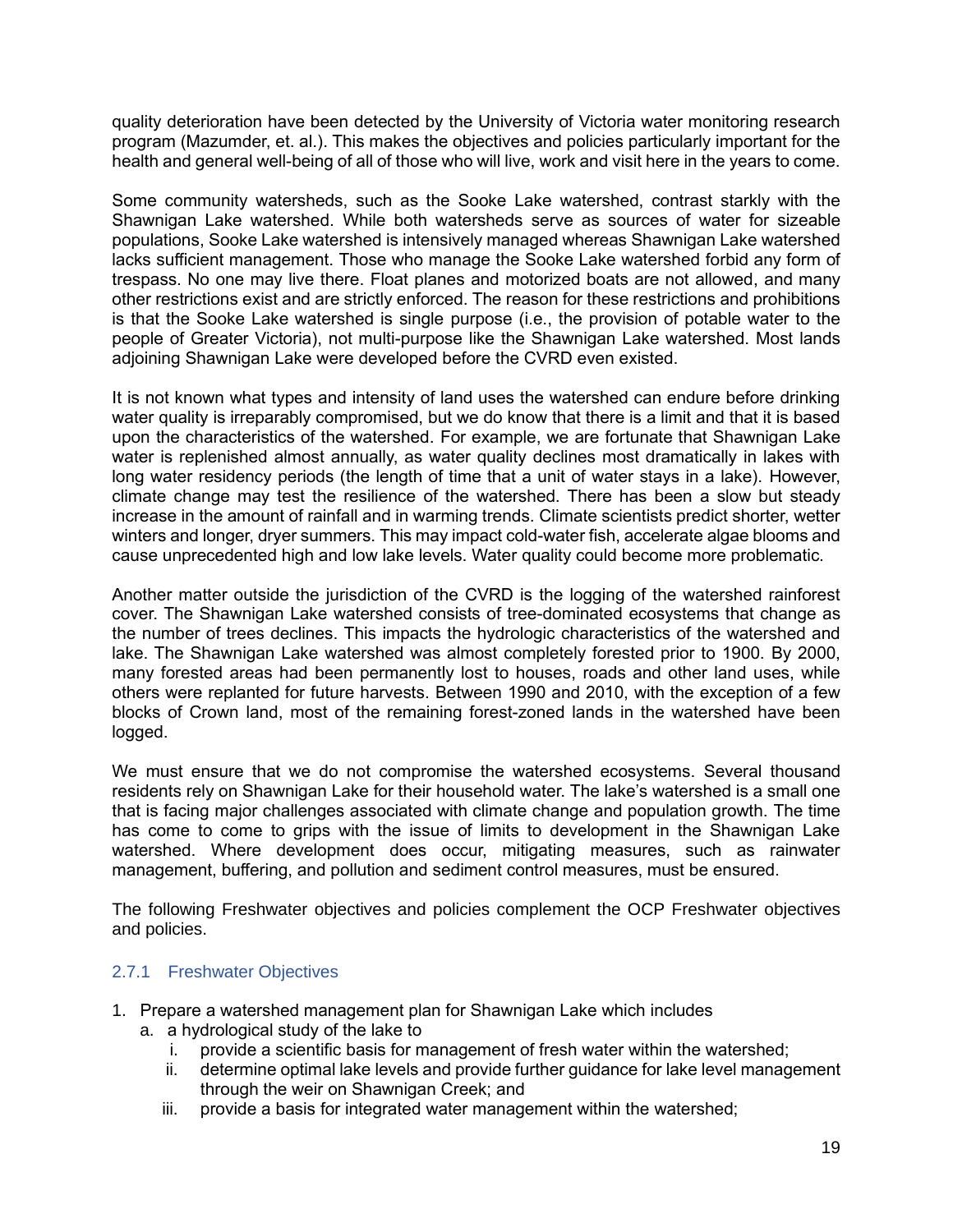- b. a water quality monitoring function to monitor the lake during periods when lake water quality is most at risk;
- c. a pollution point source detection function; and
- d. a plan to reduce and, where possible, eliminate pollution sources.
- 2. Amend the South Sector Liquid Waste Management Plan and place a high priority on the establishment of a CVRD-owned and operated community sewer system for key areas within the Shawnigan village containment boundary, to protect lake water quality, facilitate development of a compact, complete village community and protect ecosystems within the Shawnigan Lake watershed.
- 3. Improve the inspection and maintenance program for septic systems within the Shawnigan Lake watershed.
- 4. Provide public viewpoints with rest areas to welcome residents and visitors to enjoy the view in a quiet setting.
- 5. Discourage rezoning of additional lands to industrial uses within the Shawnigan Lake watershed.
- 6. Encourage the Ministry of Transportation and Infrastructure to ensure that all works in the Shawnigan Lake watershed are designed to increase on-site rainwater retention and decrease peak storm water flows.
- 7. Ensure development within the Freshwater designation protects the natural environment, its ecosystems and biodiversity.

Floodplain mapping exists for Shawnigan Lake, and the flood construction level is 119.2 metres above seas level. No buildings damageable by floodwater will be permitted below that level, except in accordance with section 56(9) of the BC Community Charter.

Where the Regional District considers that construction would be on land that is subject to or is likely to be subject to flooding, mud flows, debris flows, debris torrent, erosion, landslide, rock falls, subsidence or avalanche, the building inspector will require the owner of land to provide a report certified by a professional engineer with experience in geo-technical engineering indicating that the development will not result in the detriment of the environment, possible property damage or the loss of life on the site or in the surrounding area.

## <span id="page-21-0"></span>2.7.2 Freshwater Policies

The regional board:

1. Does not support variances where the solution could be obtained through lot amalgamation or boundary adjustments in the watershed for lots that do not meet minimum lot size.

## <span id="page-21-1"></span>**2.8 Commercial Designation**

There are three Commercial designations in the local plan:

- › General Commercial
- › Village Commercial
- › Tourist Commercial

#### General Commercial Designation

The Commercial designation is intended to support a diverse range of commercial businesses, offices, convenience stores and personal services establishments located outside of the growth containment boundaries in the rural area.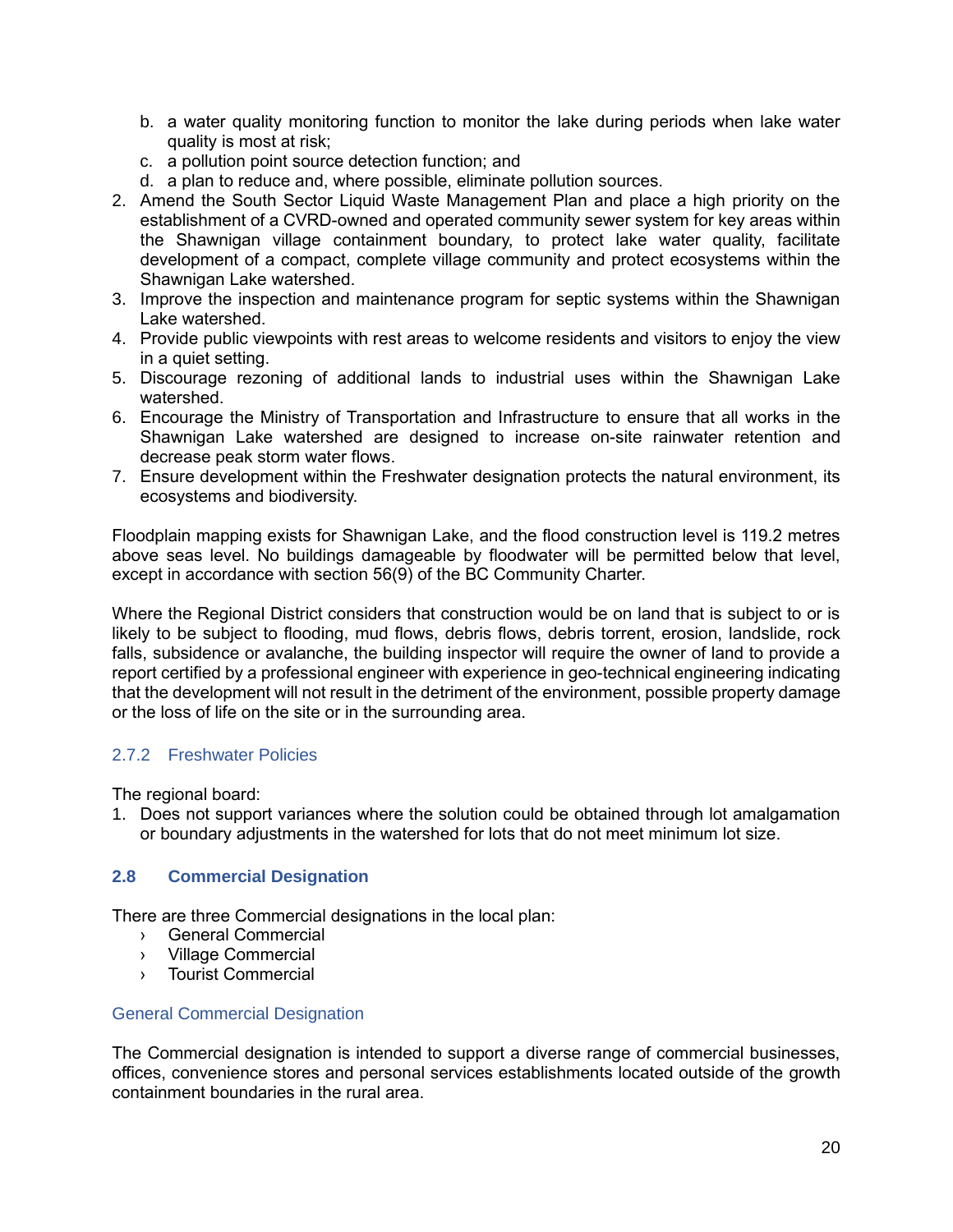## <span id="page-22-0"></span>2.8.1 General Commercial Objectives

- 1. Provide a range of commercial uses, including retail, tourist commercial and highway commercial uses.
- 2. Ensure that commercial establishments are consistent with the rural ambience of the South Cowichan.

## <span id="page-22-1"></span>2.8.2 General Commercial Policies

The regional board:

1. Does not support expansion of commercial strip development along the Trans-Canada Highway and major network roads without buffering and form and character guidelines.

#### Tourist Commercial Designation

The Tourist Commercial designation is intended to accommodate a variety of tourist and recreational commercial uses such as hotels, restaurants and campgrounds.

## <span id="page-22-2"></span>2.8.3 Tourist Commercial Objectives

1. Consider the potential future expansion of Tourist Commercial lands to support the growing tourism industry in the Cowichan Valley.

## <span id="page-22-3"></span>2.8.4 Tourist Commercial Policies

The regional board:

1. Supports establishing zoning standards for a mixed-use tourist commercial zone.

#### Village Commercial Designation

The Village Commercial designation applies to all commercial development in the village area. This designation also accommodates Mason's Store and an adjoining parcel, the Black Swan Pub and tourist commercial uses outside of the commercial core, including the West Arm Grill and the Shawnigan Beach Hotel property. Growth in the commercial sector is critical if we are to avoid strain on the infrastructure in Shawnigan Village and the surrounding area as the population grows. The commercial area may expand gradually over time through rezoning applications by landowners to include lands that are located west of Wallbank and north of Thrush Road.

These lands are initially designated as residential, in order to accommodate the existing residential dwellings during the transition of the area to a commercial use. They are oriented toward the lake and will be developed in a manner that enhances the village core area and, where possible, provides public views of and access to the lake. The types of commercial development found to be desirable to residents through the public input process include small-scale commercial uses such as a bakery, restaurant, museum, tea room, coffee shop, bank/credit union and medical office, among others. Outside of the commercial core, Mason's Store, an adjoining heritage house (at the corner of Renfrew Road and Shawnigan Road), the Black Swan Pub, the West Arm Grill and the Shawnigan Beach Hotel property are designated Village Commercial.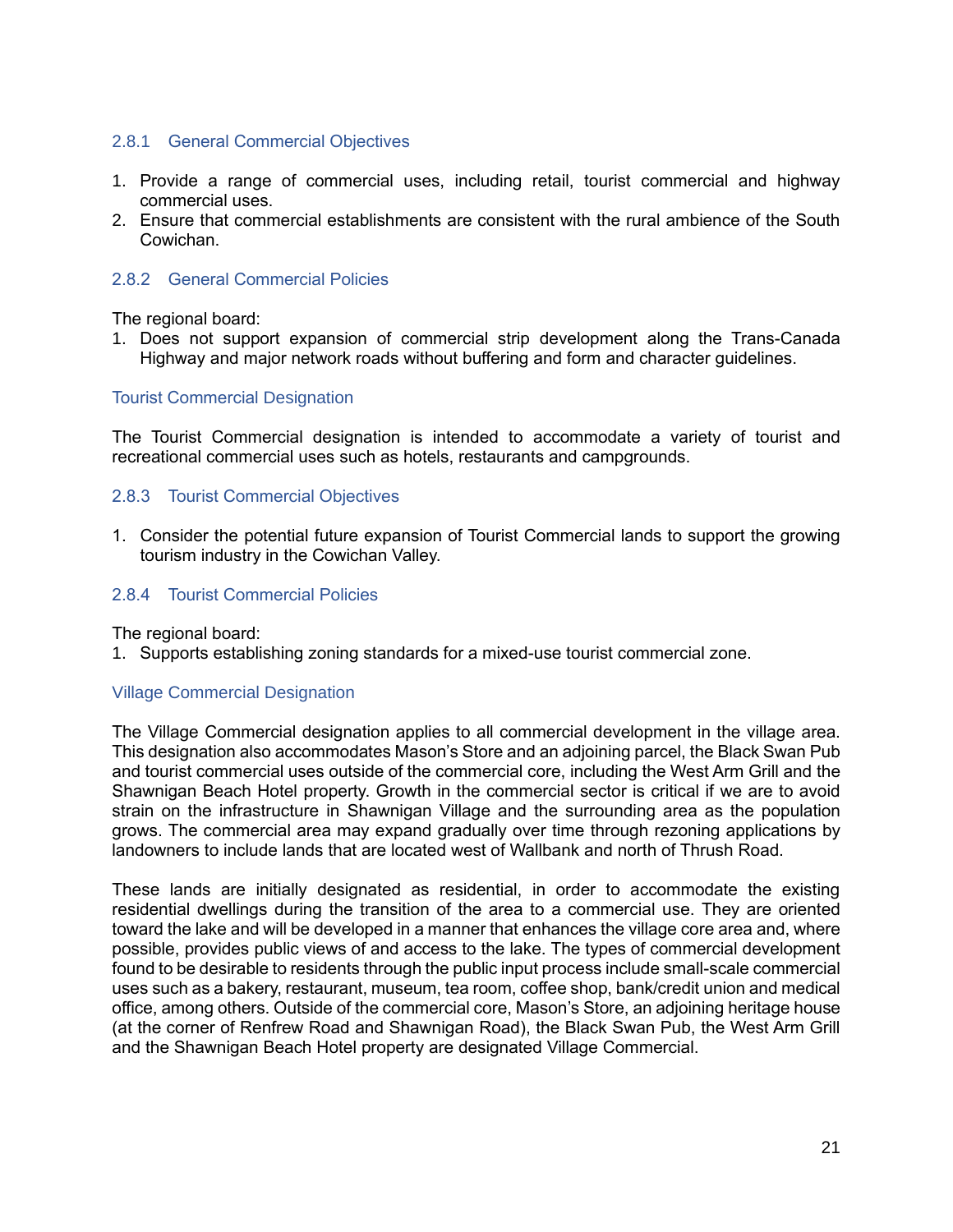## <span id="page-23-0"></span>2.8.5 Village Commercial Objectives

- 1. Ensure existing and future development
	- a. enhances a vibrant and aesthetic commercial core to meet the shopping and service needs of Shawnigan Lake residents in keeping with the small-scale, village atmosphere;
	- b. supports the local economy and raises quality of life by increasing commercial opportunities and employment within Shawnigan Village;
	- c. provides for a vibrant commercial core to meet the shopping and service needs of Shawnigan Lake residents;
	- d. provides opportunities for public lake views and public lake access, while respecting the need to protect the Shawnigan Lake watershed; and
	- e. is connected to community sewer services in the commercial core.
- 2. Encourage expansion of the village with the following considerations with rezoning applications, to include lands that are located west of Wallbank and north of Thrush Road a. to a maximum density of 20 units/ha.
- 3. Will consider rezoning for Lots 1 and 2, Plan 1986, section 13, range 6, Shawnigan District to encourage commercial use and/or a business park.

## <span id="page-23-1"></span>2.8.6 Village Commercial Policies

The regional board:

- 1. Supports establishing zoning standards for residential development above commercial businesses.
- 2. Supports establishing zoning standards for a neighbourhood pub zone in addition to the Black Swan Pub if a new pub is needed.

#### <span id="page-23-2"></span>**2.9 Residential Designation**

There are eight Residential designations in the local plan area:

- › Future Development
- › Manufactured Home Park
- › Multi-Family Residential
- › River Corridor
- › Rural Community Residential
- › Rural Residential
- › Village Suburban Residential
- › Village Residential

Four of the Residential designations fall in the Shawnigan growth containment boundary: Village Residential, Village Suburban Residential, Multi-Family Residential and Manufactured Home Park Residential. It is anticipated that these Residential designations will accommodate housing demand to 2026.

#### Future Development Designation

The Future Development designation is intended for the growth containment boundary, which includes the commercial nodes and the residential settlement areas in general proximity to them. The Future Development designation will be developed in the modernization.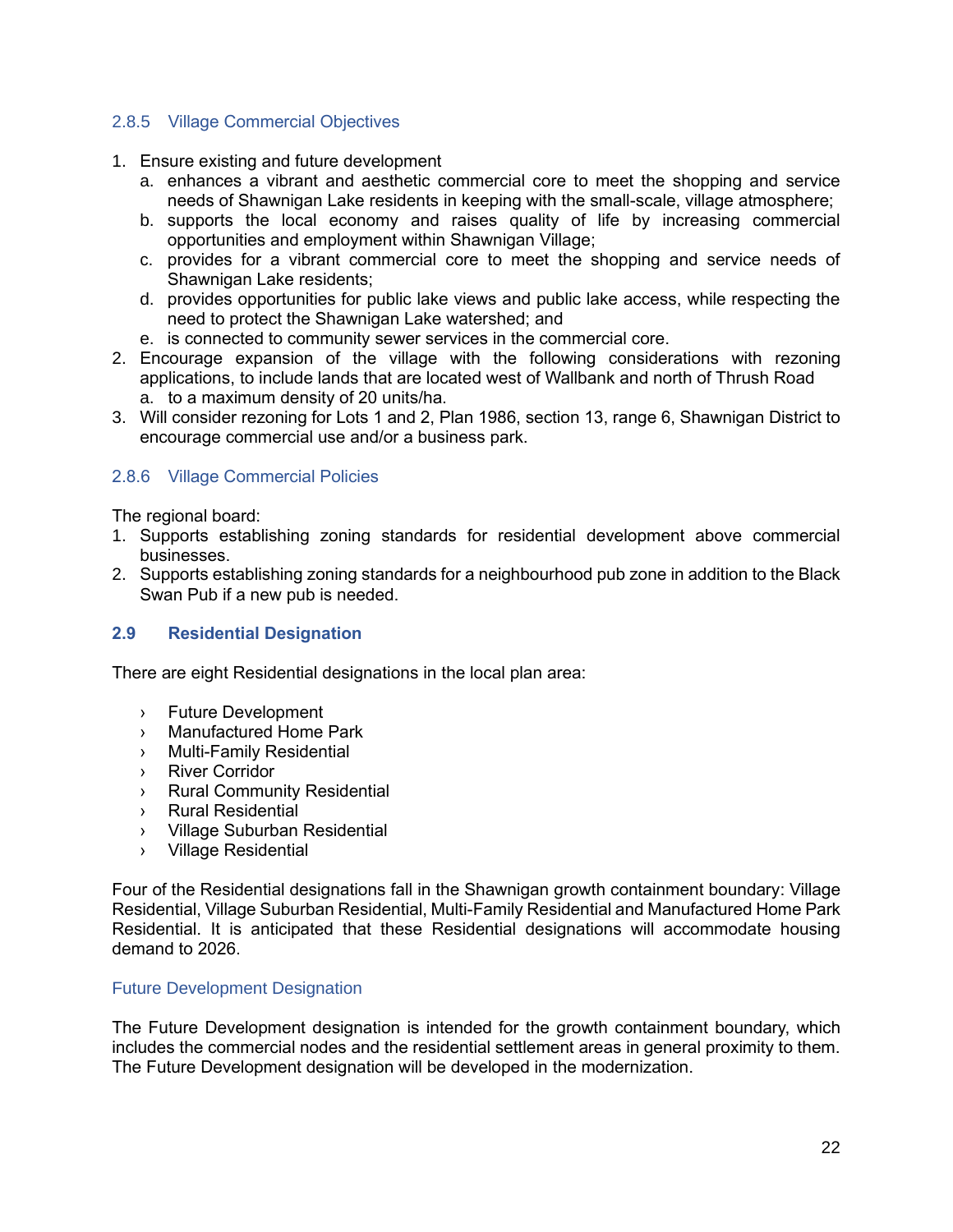#### <span id="page-24-0"></span>2.9.1 Future Development Objectives

- 1. Focus commercial/residential settlement on the northeast area of Shawnigan Lake.
- 2. Revitalize the core.
- 3. Provide a diverse array of housing.
- 4. Preserve the rustic, rural character of the village.

#### <span id="page-24-1"></span>2.9.2 Future Development Policies

*To be developed in the modernization.*

## Manufactured Home Park Residential Designation

The Manufactured Home Park designation recognizes the importance of mobile homes to the range of housing options available in the local plan area. The Manufactured Home Park designation accommodates and encourages the continued use of the mobile home park off Wooden Road as a viable and necessary housing option.

## <span id="page-24-2"></span>2.9.3 Manufactured Home Park Objectives

1. Provide a wide range of housing and lifestyle options for various stages of life and different community lifestyles.

## <span id="page-24-3"></span>2.9.4 Manufactured Home Park Policies

The regional board:

1. Encourages adequate arrangements for the relocation of tenants, including into housing units within the new development, where redevelopment a of a manufactured home park is contemplated.

#### Multi-Family Residential Designation

Multi-Family Residential designation allows for low-density attached housing such as small-scale apartments, condominiums and townhomes. Additionally, in core areas where community sewer services will be provided, rezoning applications for multiple family residential developments will be considered, subject to a variety of criteria aimed at ensuring that such uses will enhance the village character.

#### <span id="page-24-4"></span>2.9.5 Multi-Family Residential Objectives

- 1. Provide a wide range of housing options.
- 2. Provide opportunities for safe, affordable rental and special needs housing.
- 3. Provide incentives to developers for multi-family buildings.

#### <span id="page-24-5"></span>2.9.6 Multi-Family Residential Policies

The regional board: *To be considered in the modernization.*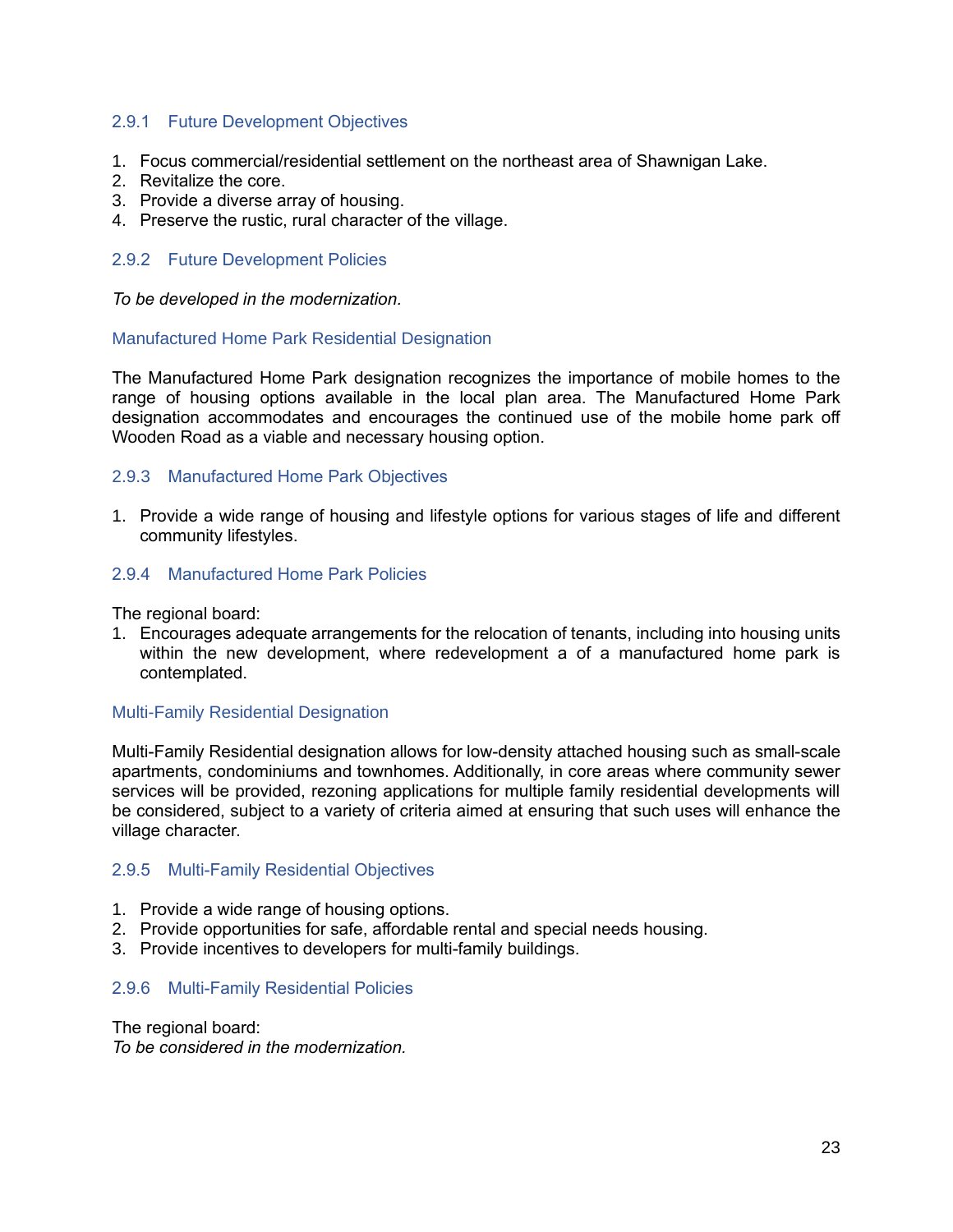## River Corridor Designation

The River Corridor designation is intended for lands along the Koksilah River Corridor. This area warrants a designation that will ensure sufficient buffering is in place to protect the pristine riparian habitat areas along the Koksilah River.

## <span id="page-25-0"></span>2.9.7 River Corridor Objectives

*To be considered in the modernization.*

#### <span id="page-25-1"></span>2.9.8 River Corridor Policies

The regional board:

- 1. Establishes zoning standards for the river corridor designation.
- 2. Establishes zoning standards to provide a rural residential lifestyle option with a minimum parcel size of 1 ha and 2 ha.

#### Rural Community Residential Designation

The Rural Community Residential designation accommodates the 'eco village' north of Old Baldy Mountain. This designation allows for a cluster of homes within one parcel, with accessory agricultural and institutional uses, and with limited guest accommodation. Significant lands on the same parcel are preserved in a natural state through conservation covenants.

## <span id="page-25-2"></span>2.9.9 Rural Community Residential Objectives

*To be considered in the modernization.*

#### <span id="page-25-3"></span>2.9.10 Rural Community Residential Policies

The regional board: *To be considered in the modernization.*

#### Rural Residential Designation

The Rural Residential designation is intended to accommodate a range of rural lifestyle options outside of the Shawnigan growth containment boundary, and to provide a buffer between resource lands (agriculture and forestry) and residential parcels, to reduce the potential for land use conflicts and to provide a rural residential housing option. Lands designated as Rural Residential are located outside of the growth containment boundaries and are intended to remain rural.

#### <span id="page-25-4"></span>2.9.11 Rural Residential Objectives

1. Parcels are considered not suitable for rezoning to either the RR-2 or RR-3 or RR-3A Zones.

## <span id="page-25-5"></span>2.9.12 Rural Residential Policies

The regional board:

1. Establishes zoning standards for rural residential lifestyle with minimum parcel sizes of 1 ha, 2 ha and 4 ha. On some parcels, a connection to a community water system permits a minimum parcel size of 0.4 ha.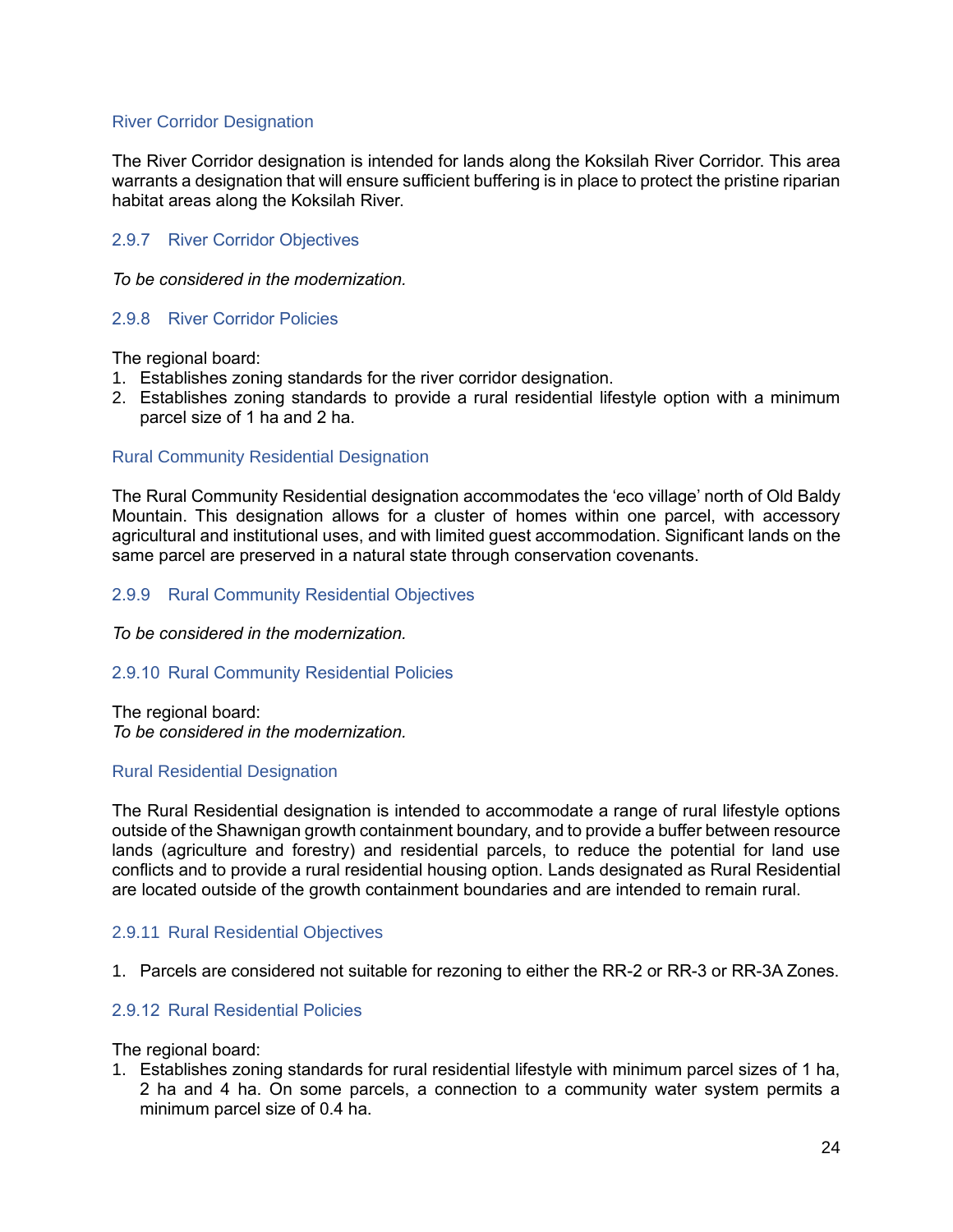- 2. Establishes zoning standards for bed and breakfast operations within a principal single-family dwelling and limited to not more than four rooms for guest accommodation.
- 3. Establishes zoning standards for lots over 4 ha.
- 4. Establishes zoning standards for rezoning of land to ensure
	- a. sufficient potable water is available for future residential uses;
	- b. the proposed residential development will demonstrably not negatively impact of quantity or quality of water within the watershed; and
	- c. the subdivision would not result in additional parcels adjoining the Rural Resource designation or the Agricultural designation.

#### Village Suburban Residential Designation

The Village Suburban Residential designation is intended for single-family residential areas farther from the core, in areas where higher levels of servicing are not intended to be delivered. The Village Suburban Residential designation is intended to accommodate a suburban, singlefamily lifestyle choice, whereby the implementing zoning bylaw may provide a variety of zones and will provide a minimum parcel size of not less than 1 ha, unless a parcel is serviced by a community water system, in which case the minimum parcel size will be not less than 0.4 ha except for several lots on the west arm that are zoned forestry but designated Village Suburban Residential.

## <span id="page-26-0"></span>2.9.13 Village Suburban Residential Objectives

- 1. Provide a wide range of housing.
- 2. Provide opportunities for safe, affordable rental and special needs housing.

#### <span id="page-26-1"></span>2.9.14 Village Suburban Residential Policies

The regional board: *To be considered in the modernization.*

#### Village Residential Designation

The Village Residential designation is intended primarily for single-family dwellings. Lands designated as Village Residential will continue to be generally characterized by single-family residential dwellings, whereby the implementing zoning bylaw will provide for a variety of zones.

#### <span id="page-26-2"></span>2.9.15 Village Residential Objectives

- 1. Maintain the small-scale, rural village character of the community.
- 2. Provide incentives for multi-family dwellings.
- 3. Create compact, complete communities.
- 4. Provide affordable housing.

## <span id="page-26-3"></span>2.9.16 Village Residential Policies

The regional board:

- 1. Supports establishing zoning standards for the Remainder of Block A, Plan VIP11434, section 3, range 5, Shawnigan District.
- 2. Establishes zoning standards for compact, low-density multi-family or intensive residential development with a maximum density of 20 units/ha.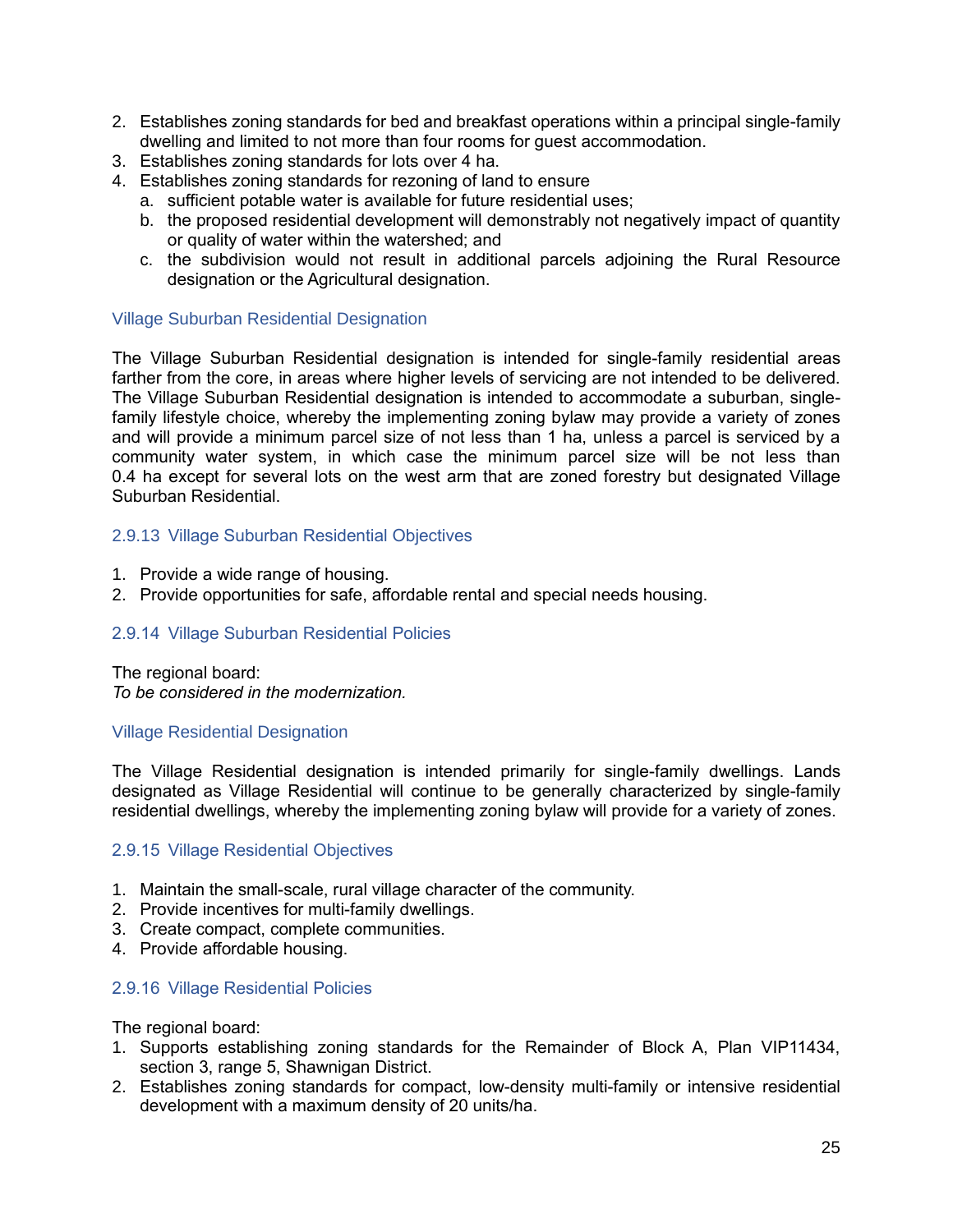# <span id="page-27-0"></span>**2.10 Railway Transportation Designation**

Objectives and policies specific to the local area may be considered in the modernization.

## <span id="page-27-1"></span>2.10.1 Railway Transportation Objectives

*To be considered in the modernization.*

<span id="page-27-2"></span>2.10.2 Railway Transportation Policies

*To be considered in the modernization.* 

## <span id="page-27-3"></span>**2.11 Settlement Nodes**

See Growth Containment Boundary and Village Residential objectives and policies. Shawnigan Village is a Rural Centre.

## <span id="page-27-4"></span>**2.12 Roads and Servicing**

Specific layout of subdivisions and the road connections within the subdivision are approved by the Provincial Approving Officer of the Ministry of Transportation and Infrastructure as each subdivision phase is approved.

Shawnigan Village is the most challenged of the three South Cowichan village areas for provision of community sewer services. This is because it has the most populous core area and at the same time does not have any existing private or public sewer systems in the village core area that could constitute the nucleus of a public sewer service. See Growth Containment Boundary objectives and policies and the OCP.

The transportation objectives and policies are intended to improve transportation and land use planning. A comprehensive transportation plan for areas A, B and C will be considered in the modernization.

## <span id="page-27-5"></span>2.12.1 Roads and Servicing Objectives

- 1. Promote rail transportation.
- 2. Encourage the Province to find ways of improving the following unsatisfactory and potentially hazardous sections of road as follows:
	- a. The intersection of East Shawnigan Lake and Recreation Roads requires improvement. An extremely limited line of visibility at this intersection is caused by the E&N Railway embankment and overpass and by a significant road gradient. Recreation Road is extensively used by the vacationing public towing trailers and boats. A future day use park now being planned will cause further congestion at this intersection.
	- b. The intersections where Filgate and Cameron-Taggart Roads intersect Cobble Hill-Shawnigan Lake and Shawnigan-Mill Bay Roads are on curves, producing a hazard. All intersections on Cobble Hill-Shawnigan Lake Road should have safe and clear lines of sight.
	- c. East Shawnigan Lake Road between Lark Road and St. John's Academy Shawnigan Lake has a number of acute curves and virtually no pedestrian or cycling areas (due to a high road bank and a 10-m right-of-way abutting the roadway). These factors present a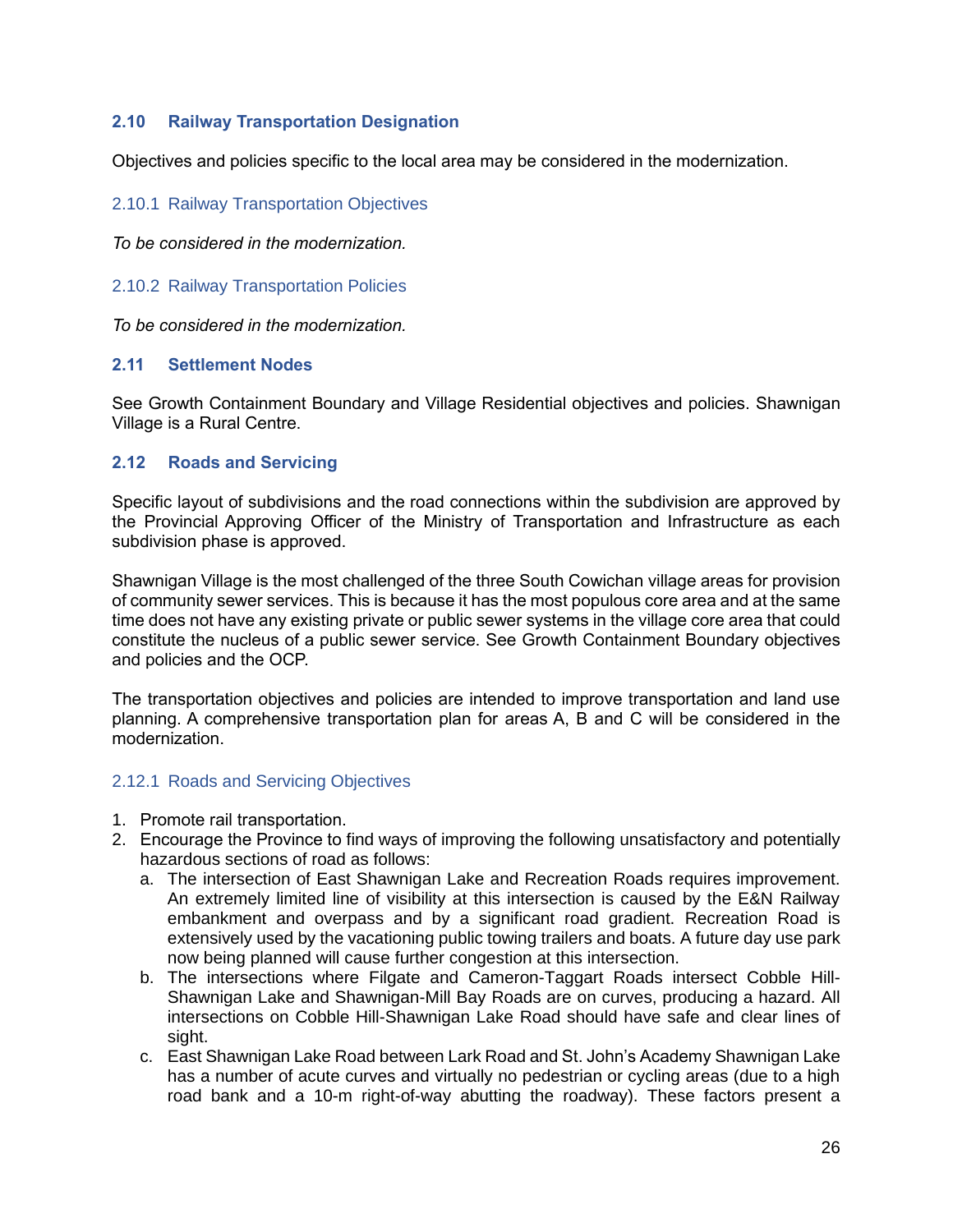dangerous situation for pedestrian and non-motorized movement. Improvements to the shoulder portions are required.

- d. At the intersection of Renfrew and McKean Roads, a potential congestion problem is likely to occur due to the expected increase in traffic volume. This intersection is the main access to a large residential subdivision and is adjacent to an elementary school.
- e. The pedestrian routes from Mason's to Malta Road on the Cobble Hill-Shawnigan Lake Road and Shawnigan Village to 5 km past the Village on Shawnigan/Mill Bay Road are illdefined and a properly designed walkway is required in both cases.
- 3. Encourage the Province to name roads in the Shawnigan Lake Village area in ways that will reflect local identity and heritage and to consult with local historical societies and the CVRD for recommendations.
- 4. Encourage the Province to ensure that heavy truck traffic utilizes alternate routes through major network roads rather than the more densely populated village areas.
- 5. Encourage the Province to implement the Major Road Network Plan with roads classified according to the table below: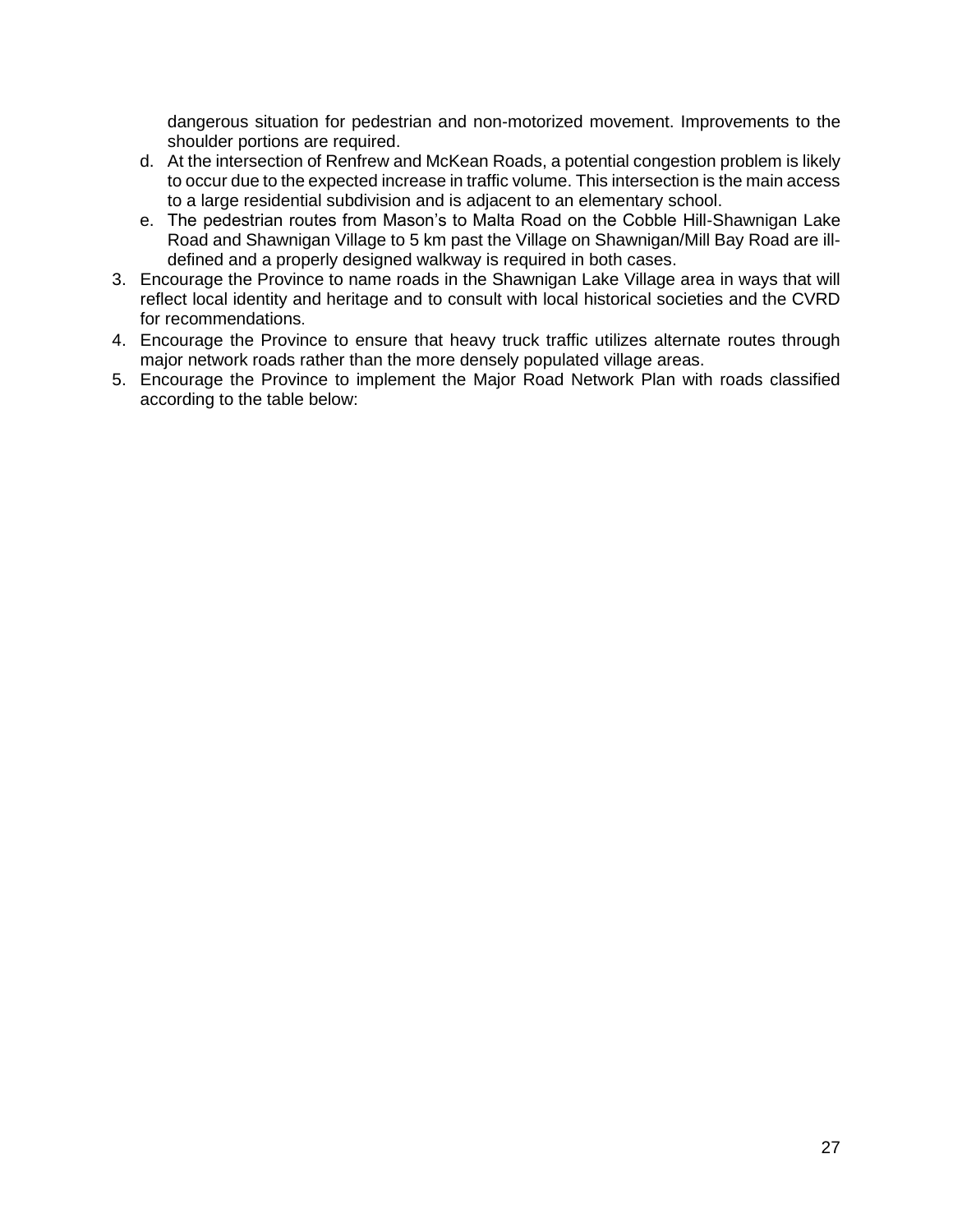# <span id="page-29-0"></span>Table 2–1 Major Roads Current & Proposed

| <b>Name of Road</b>                        | <b>Controlled</b><br><b>Access Highways</b> | <b>Major Network</b><br><b>Roads</b> | <b>Proposed Major</b><br><b>Network Roads</b> | <b>Local Roads</b> |
|--------------------------------------------|---------------------------------------------|--------------------------------------|-----------------------------------------------|--------------------|
| Barry Road (across Shawnigan<br>Creek)     |                                             |                                      |                                               |                    |
| Cobble Hill Road                           |                                             |                                      |                                               |                    |
| Cobble Hill-Shawnigan Lake Road            |                                             |                                      |                                               |                    |
| Cowichan Bay Road                          |                                             |                                      |                                               |                    |
| Deloume Road                               |                                             |                                      |                                               |                    |
| (East) Shawnigan Lake Road                 |                                             |                                      |                                               |                    |
| <b>Fisher Road</b>                         |                                             |                                      |                                               |                    |
| Kilmalu Road (to Telegraph Road)           |                                             |                                      |                                               |                    |
| Hillbank Road/Kingburne Drive<br>connector |                                             |                                      |                                               |                    |
| <b>Hutchinson Road</b>                     |                                             | $\bullet$                            |                                               |                    |
| Mill Bay Haul Road (now private)           |                                             |                                      |                                               |                    |
| Mill Bay Road                              |                                             |                                      |                                               |                    |
| Shawnigan-Mill Bay Road                    |                                             |                                      |                                               |                    |
| <b>Telegraph Road</b>                      |                                             |                                      |                                               |                    |
| Trans-Canada Highway 1                     |                                             |                                      |                                               |                    |
| West Shawnigan Lake Road                   |                                             |                                      |                                               |                    |
| All roads not named above                  |                                             |                                      |                                               |                    |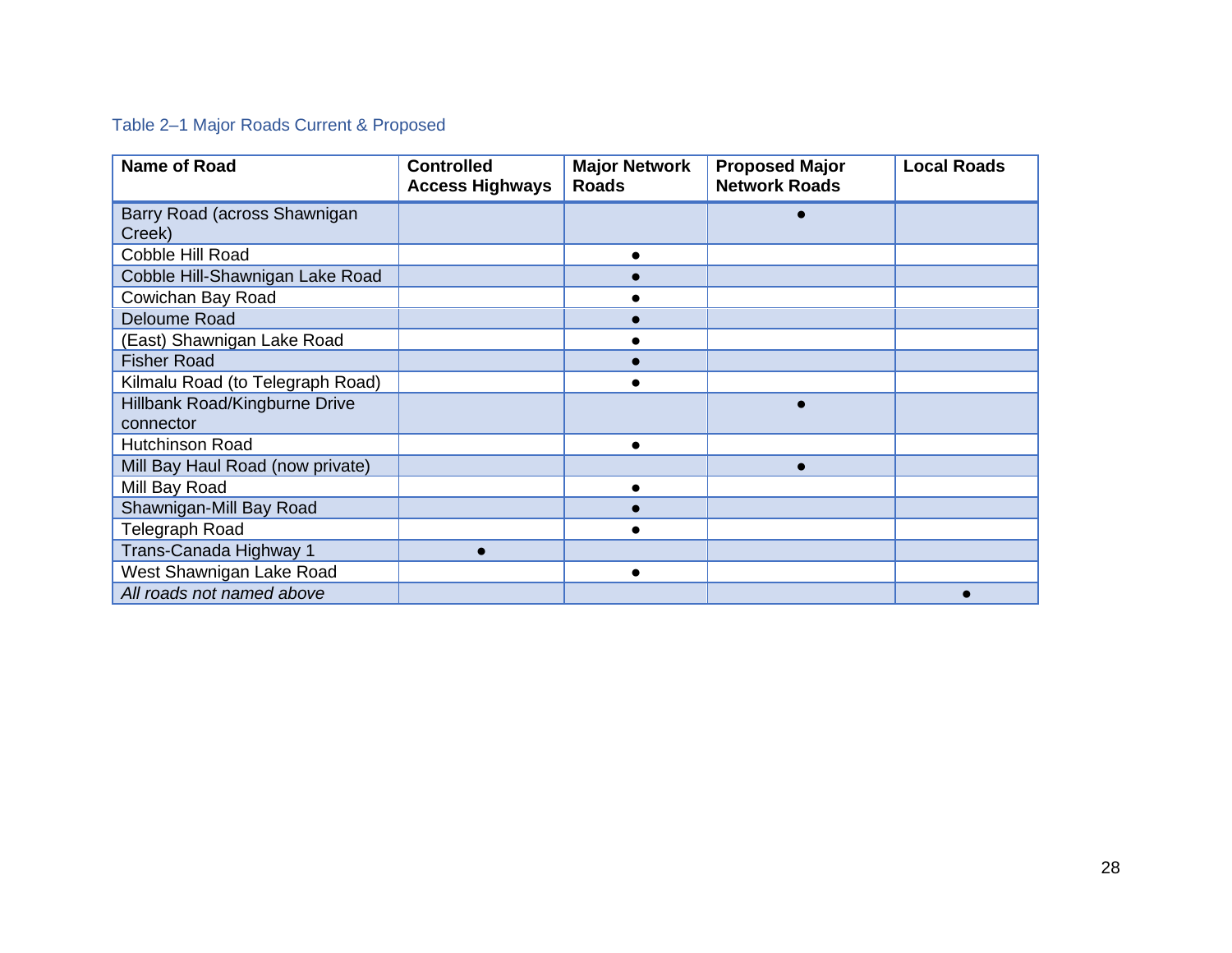## <span id="page-30-0"></span>2.12.2 Roads and Servicing Policies

The regional board:

1. Supports designation of lands for rail transportation use to promote rail transit.

## <span id="page-30-1"></span>**2.13 Temporary Use Designations**

#### Temporary Use Designations

Lands designated for Temporary Use designations are intended to ensure that temporary uses have a beneficial aspect for the community and have little or no negative effect upon residential uses or the natural environment.

#### <span id="page-30-2"></span>2.13.1 Objectives

*To be considered in the modernization.*

## <span id="page-30-3"></span>2.13.2 Policies

The regional board:

- 1. Supports considering issuance of a Temporary Use designation for the following industrial uses as designated in Renewable Resource – Forestry:
	- a. the establishment of temporary, small-scale logging operations, including the preparation of logs, fence posts, shakes, poles and firewood, and temporary employee accommodation; and
	- b. processing activities that are directly related to mineral or aggregate extraction and that are temporary in nature, such as asphalt batch plants.

#### <span id="page-30-4"></span>**2.14 Heritage**

There is one Heritage designation in electoral area B—Kingzett Lime Kiln (north of the village). There is one registered site and several sites identified as possible sites as outlined in section 1.4.

#### <span id="page-30-5"></span>2.14.1 Heritage Objectives

- 1. Identify heritage resources and protect them from impacts that would destroy their heritage attributes.
- 2. Maintain the distinct identity of Shawnigan Lake Village.
- 3. Recognize the long history and contributions of First Nations to local cultural heritage.
- 4. Recognize that the traditional and sacred places of the First Nations, including Cowichan, Malahat, Pauquachin, Tsartlip and Tsawout First Nations, are an important component of the heritage of the South Cowichan area.

#### <span id="page-30-6"></span>2.14.2 Heritage Policies

The regional board:

1. Encourages flexibility in CVRD's heritage conservation.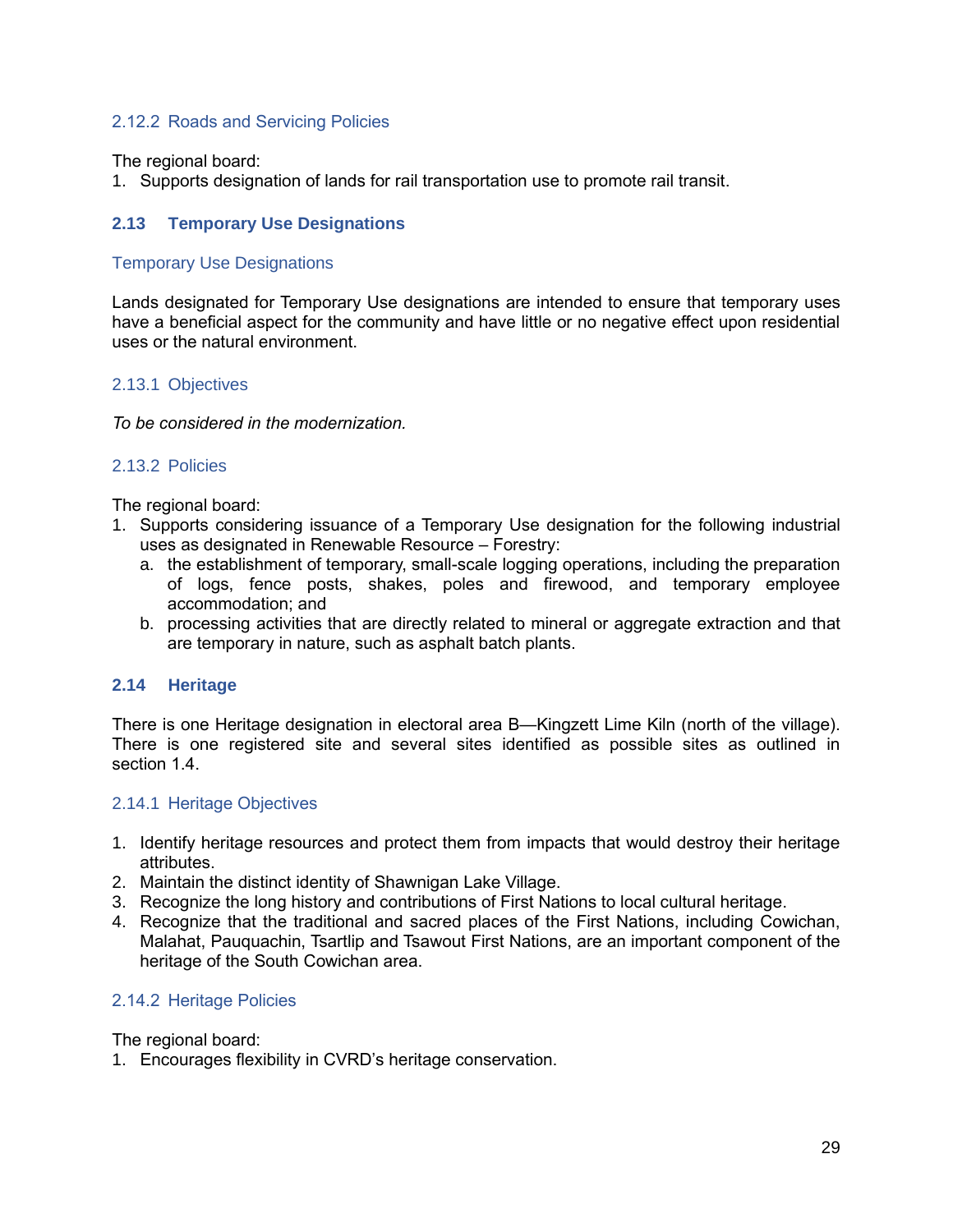# <span id="page-31-0"></span>**PART 3 IMPLEMENTATION AND EVALUATION**

## <span id="page-31-1"></span>**3.1 Monitoring and Review of the Plan**

*To be considered in the modernization.* 

#### <span id="page-31-2"></span>**3.2 Performance Measures**

This section provides a means by which to measure the success of the official community plan in terms of the objectives and policies. The land use inventory statistics will outline the amount of land within the plan area. The current amount of land within the growth containment boundary (shown on Schedule G, GB Growth Management Concept – Area B) is 658 ha (1,627 ac) or 2.22% of the area, while the amount outside the growth containment boundary is 29,002 ha (71,665 ac) or 97.78%. The total land area is 29,660 ha (73,292 ac) designated as follows:

A*. Renewable Resource – Agriculture*

The current amount of land designated for Renewable Resource – Agriculture use is approximately 1,716 ha (4,239 ac), or 5.78% of the plan area.

B. *Renewable Resource – Forestry*

The current amount of land designated for Renewable Resource – Forestry use is approximately 23,932 ha (59,137 ac), or 80.69% of the plan area.

C. *Industrial*

The current amount of land designated for Industrial use is approximately 43 ha (107 ac), or 0.15% of the plan area.

D. *Institutional*

The current amount of land designated for Institutional use is approximately 106 ha (262 ac), or 0.36% of the plan area.

E. *Parks*

The current amount of land designated as Parks is approximately 1,437 ha (3,550 ac), or 4.84% of the plan area.

F. *Freshwater*

The current amount of the plan area designated as Freshwater is approximately 685 ha (1,693 ac).

G. *Marine*

The current amount of the plan area designated as Marine area is 0 ha (0 ac).

H. *Commercial Area*

The current amount of land designated for Commercial use is approximately 25 ha (62 ac), or 0.09% of the plan area.

#### I. *Residential Area*

The current amount of land designated for Residential use is approximately 2,341 ha (5,785 ac), or 7.89% of the plan area.

J. *Railway Transportation Area*

The current amount of land designated for Railway Transportation use is approximately 60 ha (148 ac), or 0.20% of the plan area.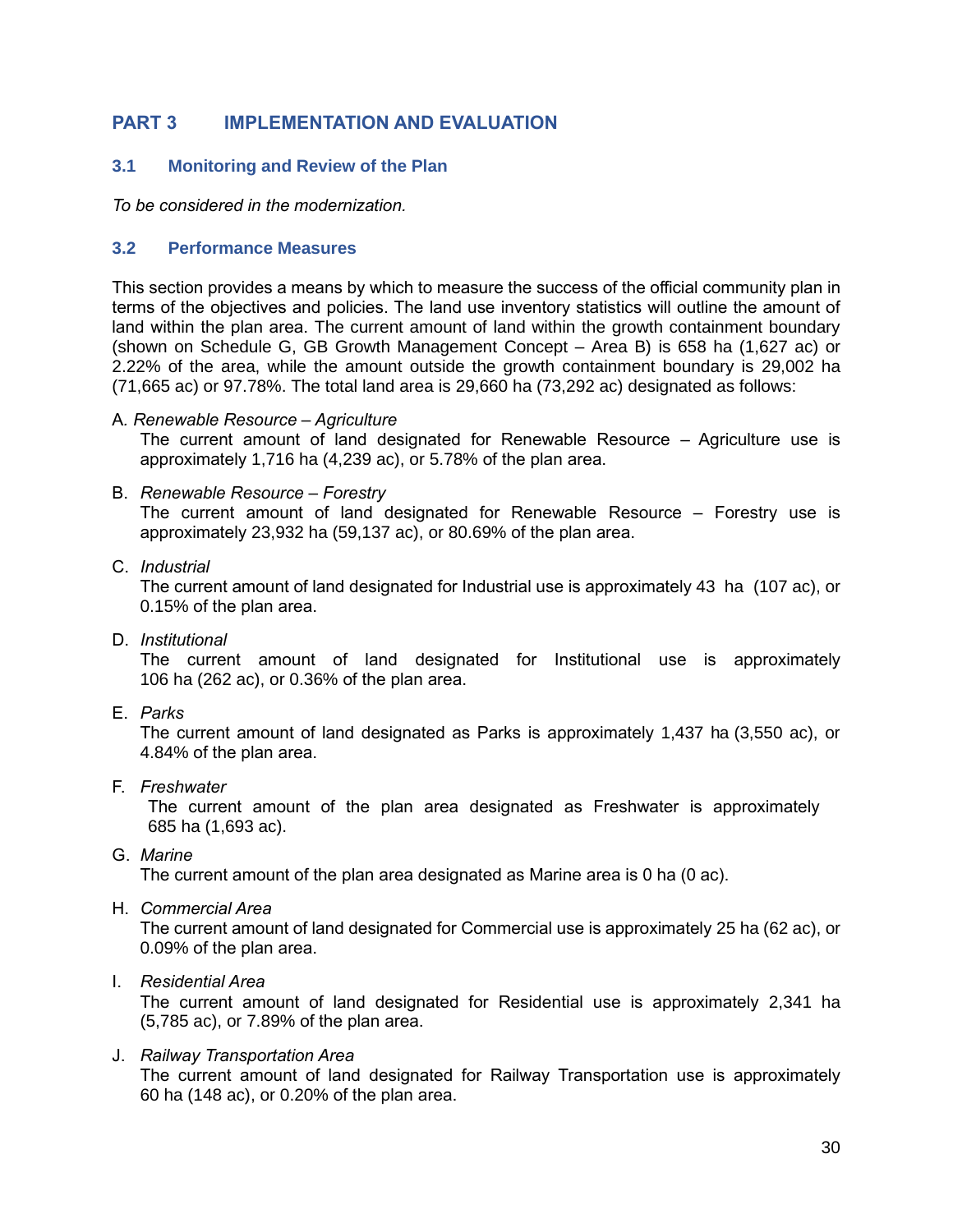## K. *Growth Containment Boundary*

The current amount of land in the growth containment boundary is approximately 658 ha (1,627 ac), or 2.22% of the local plan.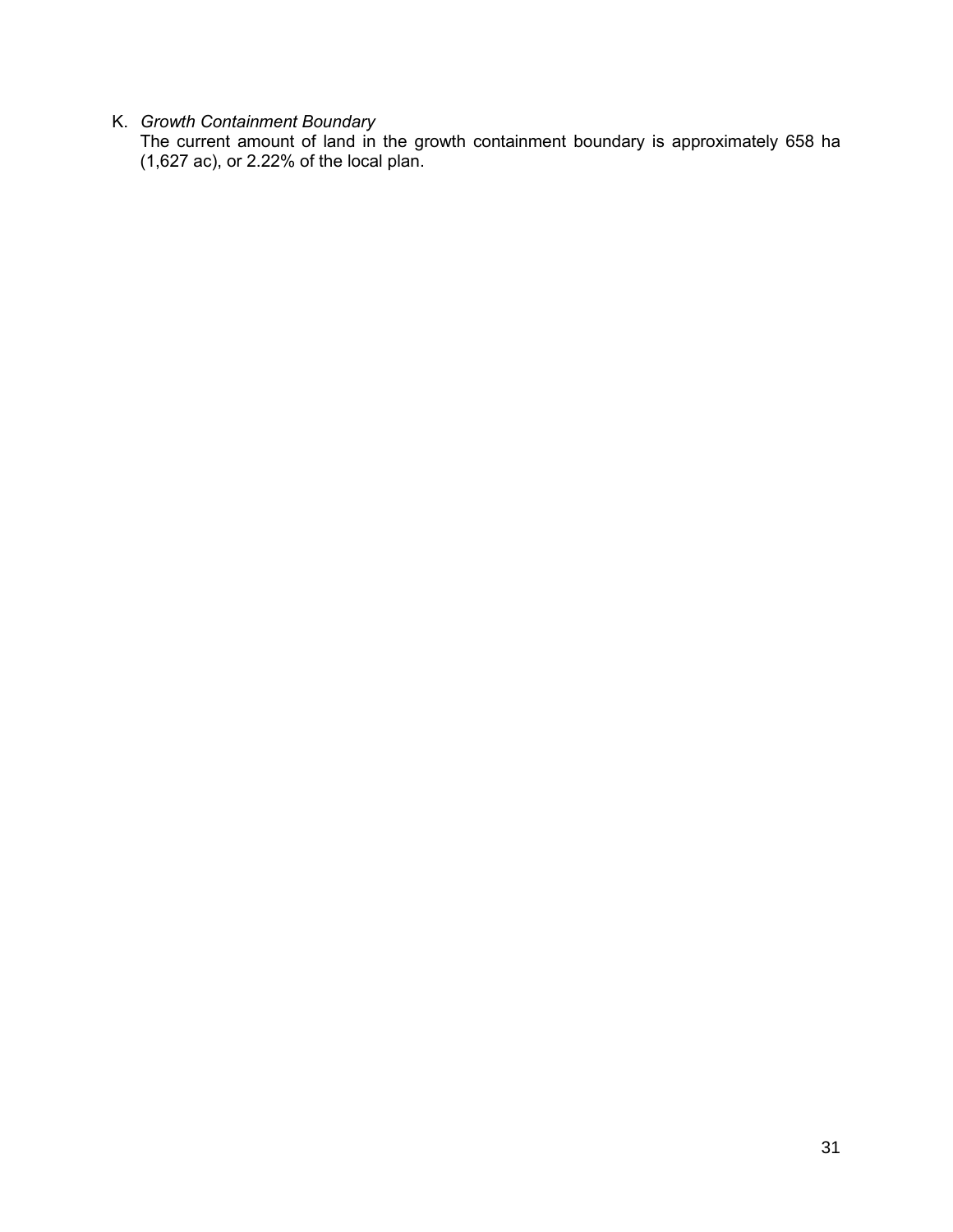# <span id="page-33-0"></span>Table 3–1 Electoral Area Performance Measures

| Electoral Area B - Shawnigan Lake Local Area Plan |                   |                |                                         |                          |                |                                           |
|---------------------------------------------------|-------------------|----------------|-----------------------------------------|--------------------------|----------------|-------------------------------------------|
| <b>Land Use Designations</b>                      | <b>Rural Area</b> |                | <b>Rural Area</b><br>% of Local<br>Plan | <b>Shawnigan Village</b> |                | <b>Village Area</b><br>% of Local<br>Plan |
|                                                   | <b>Hectares</b>   | <b>Acres</b>   |                                         | <b>Hectares</b>          | <b>Acres</b>   |                                           |
| Renewable Resource - Agriculture                  | 1,716             | 4,239          | 5.78                                    | 0                        | $\overline{0}$ | 0.00                                      |
| Renewable Resource - Forestry                     | 23,932            | 59,137         | 80.69                                   | 0                        | $\mathbf 0$    | 0.00                                      |
| Industrial                                        | 43                | 107            | 0.15                                    | 0                        | $\overline{0}$ | 0.00                                      |
| Institutional                                     | 42                | 105            | 0.14                                    | 64                       | 158            | 0.22                                      |
| Parks                                             | 1,406             | 3,473          | 4.74                                    | 31                       | 77             | 0.11                                      |
| Freshwater                                        | 685               | 1,693          |                                         | 0                        | 0              |                                           |
| <b>Marine</b>                                     | $\Omega$          | $\overline{0}$ |                                         | $\Omega$                 | $\overline{0}$ |                                           |
| Commercial                                        | 6                 | 16             | 0.02                                    | 19                       | 47             | 0.06                                      |
| Residential                                       | 1,807             | 4,465          | 6.09                                    | 534                      | 1,320          | 1.80                                      |
| Railway Transportation                            | 50                | 123            | 0.17                                    | 10                       | 25             | 0.03                                      |
| <b>Total</b>                                      | 29,001            | 71,665         | 97.78                                   | 658                      | 1,627          | 2.22                                      |

#### **Electoral Area B - Shawnigan Lake Local Area Plan**

|                    | <b>Hectares</b> | <b>Acres</b> |
|--------------------|-----------------|--------------|
| Rural Area         | 29,002          | 71,665       |
| Village Area       | 658             | 1.627        |
| <b>Grand Total</b> | 29,660          | 73,292       |

1. When calculating the land use designations, land within the ALR is included in the designation within which it sits.

2. In the plan area, the total amount of ALR land is approximately 1,287 ha, or 4%.

3. In the plan area, the total amount of land within the growth containment boundaries is approximately 658 ha, or 2.22%.

4. In calculating the total plan areas and percentages, Marine and Freshwater were not included.